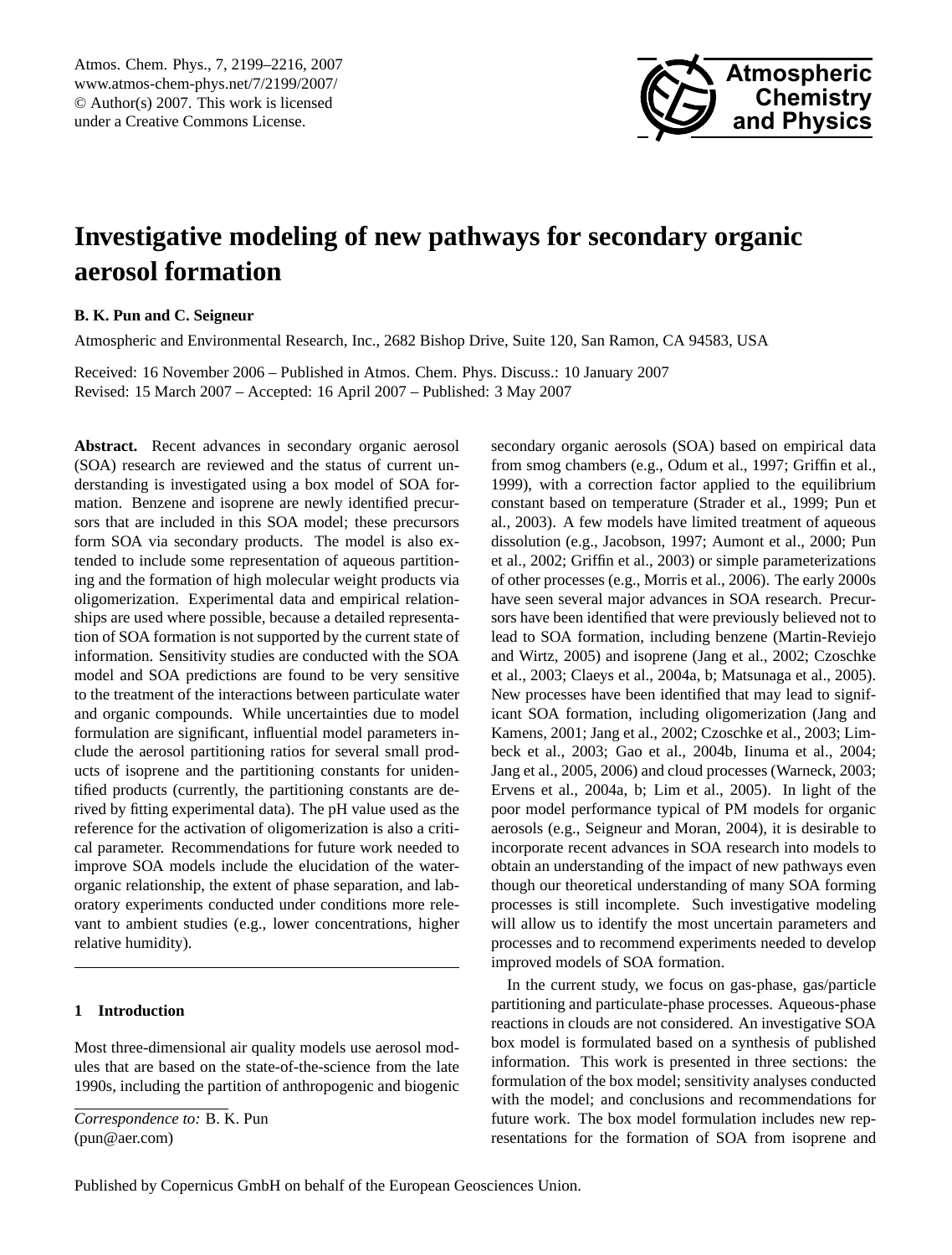benzene and for the oligomerization of SOA species. Parameters for the formulations are derived in each case based on available laboratory and ambient measurements. The model formulations are tested against observations to gauge how well they reproduce SOA yields for isoprene and benzene and SOA enhancements due to oligomerization. Key assumptions and parameters used in the model formulations are then revisited in the sensitivity section. Sensitivity tests are conducted to understand the parameters (e.g., partitioning constants, observed aerosol partitioning ratios, fraction of SOA prone to oligomerization, pH required for oligomerization) and conditions (e.g., presence of particulate water) that influence SOA prediction. Based on these results, recommendations are made for additional information that will be the most useful to improve the formulation of more accurate SOA models.

## **2 Model formulation**

# 2.1 Benzene

The yields of SOA from benzene range from 8 to 25% based on recent chamber data from Martin-Reviejo and Wirtz (2005). They found that the formation of SOA from benzene occurs only after the consumption of a threshold amount of benzene. Both the threshold and final SOA yield depend on  $NO<sub>x</sub>$  concentrations. The presence of  $NO<sub>x</sub>$  delayed SOA formation but enhanced the total amount formed. They also concluded that the formation of SOA does not occur as a first oxidation step, but as a result of the oxidation of secondary compounds, including ring-retaining products and ring-opening products. Because many uncertainties still exist in the reaction mechanism of benzene degradation, a semiempirical approach is, therefore, used here to incorporate the formation of SOA from benzene into models.

While there have been several attempts to develop detailed mechanisms for benzene degradation, condensed mechanisms are typically used in three-dimensional models of air quality. Such condensed mechanisms typically represent first reaction steps, generic secondary radicals, and lumped products. Here, we choose to start with a benzene reaction used in the Statewide Air Pollution Research Center (SAPRC) mechanism (Carter, 1990, 1996), as shown in Table 1. The three first-step oxidation products (besides peroxyl radicals) are phenol, glyoxal and a lumped species representing ringopening products. The stoichiometric coefficients of the reaction were determined based on model fits to environmental chamber data.

Phenol is an intermediate reactant that can lead to the formation of aromatic compounds with multiple substituents (e.g., nitrophenol, catechol) that may become SOA precursors. The reaction  $PHENOL + OH$  may be added to a mechanism that does not track PHENOL (OH may then be added as a product to retain the original chemical dynamics) or con-

densable products may be added to an already existing reaction. We assume that the yield of SOA from phenol is analogous to the yield of SOA from toluene and other monosubstituted aromatic compounds based on Odum et al. (1997). Therefore, the reaction of PHENOL with OH forms the condensable compounds PHENAER1 and PHENAER2 (see Table 1 for stoichiometric coefficients). The partitioning coefficients of PHENAER1 and PHENAER2 are 0.053 and  $0.0019 \,\mathrm{m}^3/\mu\mathrm{g}$ , respectively at 310 K. Because the partitioning characteristics of PHENAER1 and PHENAER2 are the same as those of TOLAER1 and TOLAER2, the condensable products may be lumped in SOA modules based on Odum et al. (1997) with suitable corrections for the differences in molecular weight (MW).

Benzene is one of many sources of glyoxal. Anhydrous glyoxal has a vapor pressure of approximately 18 torr  $(0.02 \text{ atm})$  at  $20^{\circ}$ C (Hastings et al., 2005), and is, therefore, not very condensable. However, in chamber experiments, glyoxal condenses at low concentrations (Liggio et al., 2005; Hastings et al., 2005). The partitioning into an aqueous phase is enhanced by the formation of ethan-tetrol (glyoxal monomer dihydrate) and oligomers of the hydrate molecules. The effective Henry's law constant  $(H_{\text{eff}})$ , i.e., the ratio of aqueous monomer and dihydrate concentrations to the gas-phase glyoxal concentration, is  $3.6 \times 10^5$  M/atm. The effective Henry's law constant leads to negligible particulate glyoxal in the ambient atmosphere. Oligomerization is expected to shift the effective partition behavior of glyoxal towards the particle phase (Jang et al., 2002; Liggio et al., 2005).

Glyoxal is also expected to participate in cloud processes (Lim et al., 2005) to give rise to oxalic acid, which can result in SOA formation if the cloud droplet evaporates to form a particle. This process needs to be incorporated in a cloud module and, therefore, is not represented here in the aerosol module.

For the partitioning of glyoxal, a formulation that represents the effective partitioning due to the hydrated form is used with a correction to the Henry's law formulation due to an acid-catalyzed oligomerization, which is discussed in Sect. 2.3. This formulation, therefore, requires the inputs of liquid water content (LWC), RH, and pH.

Koehler et al. (2004) suggested that furandione (a product of benzene oxidation with a gas-phase yield ∼4%) can react with water to form dicarboxylic acid in the particulate phase. Acidity can subsequently increase the partitioning of aldehydes into the particulate phase, presumably due to enhanced oligomerization in the presence of acids. These processes are not represented here because of a lack of quantitative information.

As a group, ROP (ring-opening products) include many yet unidentified, multifunctional compounds. Some members of this group are aerosol precursors (e.g., muconaldehyde) and there is no a priori basis to define their partitioning characteristics or those of their products. To form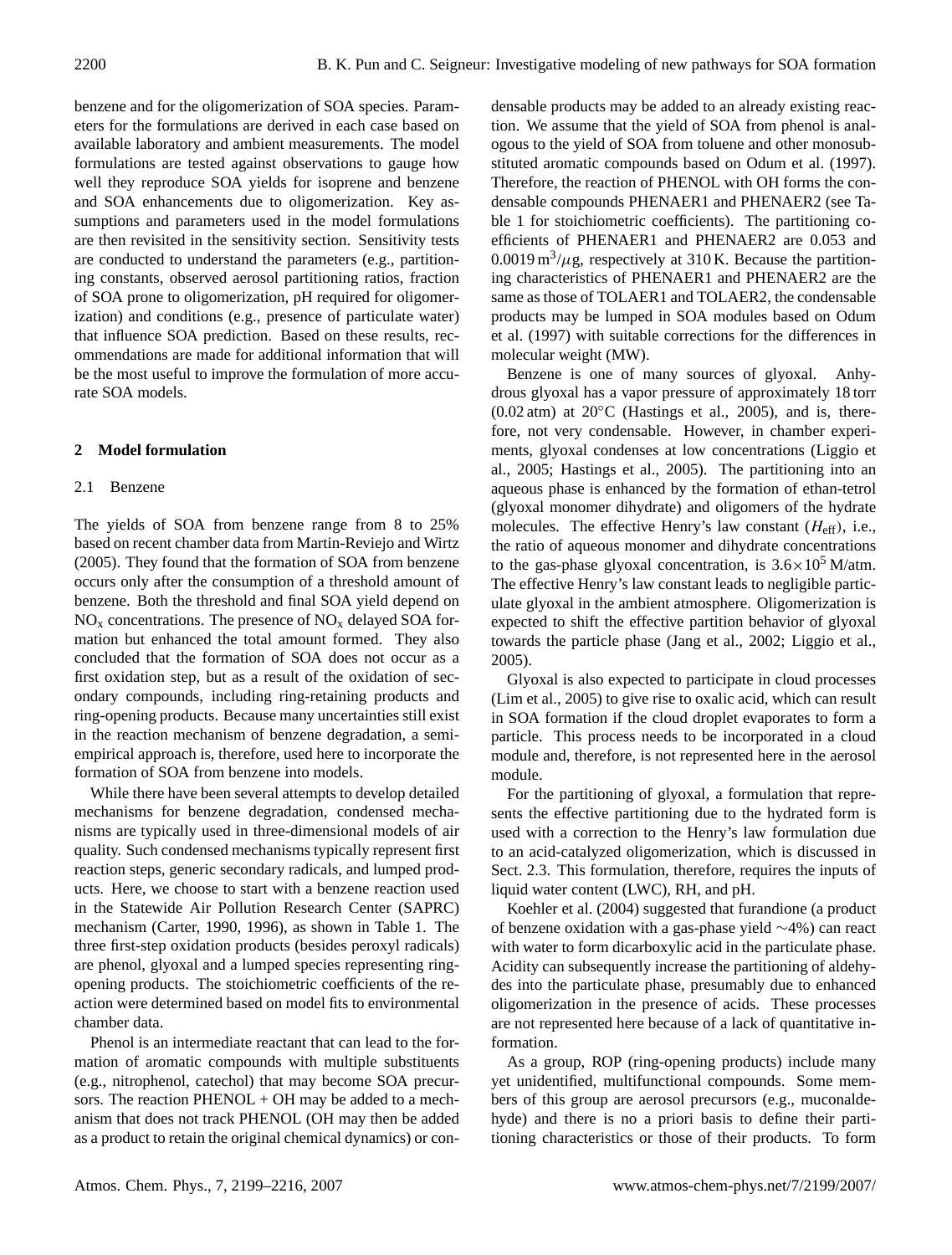| Type <sup>a</sup> | Reaction or equilibrium                                                                                                          | Rate constant b or equilibrium constant c           |
|-------------------|----------------------------------------------------------------------------------------------------------------------------------|-----------------------------------------------------|
| G                 | $BENZENE + OH \rightarrow 0.24 PHENOL +$<br>$0.21$ GLYOXAL + 1.44 ROP + 0.24 HO <sub>2</sub> +<br>$0.76 \text{ RO}_2^{\text{d}}$ | $2.5 \times 10^{-12}$ exp (-0.397/RT)               |
| G                 | PHENOL + OH $\rightarrow$ 0.071 PHENAER1 +<br>$0.138$ PHENAER2 + OH <sup>e</sup>                                                 | $2.63 \times 10^{-11}$                              |
| К                 | PHENAER1 $\leftrightarrow$ APHENA1                                                                                               | 0.053 <sup>t</sup>                                  |
| K                 | PHENAER2 $\leftrightarrow$ APHENA2                                                                                               | 0.0019 <sup>f</sup>                                 |
| Н                 | $GIYOXAL \leftrightarrow AGLYOg$                                                                                                 | 0 if $RH < 26\%$                                    |
|                   |                                                                                                                                  | $3.6 \times 10^5$ if RH > 26% or f(pH) <sup>h</sup> |
| G                 | $ROP + OH \rightarrow ROPAER$                                                                                                    | $1.14 \times 10^{-11}$                              |
| K                 | ROPAER $\leftrightarrow$ AROPA                                                                                                   | 0.0013 <sup>1</sup>                                 |

**Table 1.** SOA-forming process for benzene.

<sup>a</sup> Type is either G, K, or H. G is used for gas-phase reactions, K is used for gas/particle equilibrium reactions, H is used for gas/particle equilibrium reactions where the particulate phase is aqueous. <sup>b</sup> Reaction rate constants are given in cm<sup>3</sup>/molecule/s. If the Arrhenius form is used, R is 0.0019872 kcal/deg K/mole. <sup>c</sup> Gas/particle equilibrium constants (K) are given in m<sup>3</sup>/ $\mu$ g. Henry's law constants (or effective Henry's law constants) are given in M/atm.  $\rm^d$  ROP stands for ring-opening products. RO<sub>2</sub> represents a generic peroxyl radical that reacts with NO to give NO<sub>2</sub>. <sup>e</sup> The experimental mass-based stoichiometric factors are used as the molar stoichiometric coefficients, implicitly assuming that the PHENOL, PHENAER1, and PHENAER2 share the same molecular weight. The molar yield can be adjusted if the MW of the condensable products are assumed to be different from the MW of PHENOL. <sup>f</sup> At 310 K. <sup>g</sup> AGLYO stands for the aqueous forms of glyoxal including the glyoxal monomer dehydrate (ethan-tetrol). <sup>h</sup> Effective H due to hydration;  $H_{\text{eff}}$  can be adjusted to account for oligomerization (e.g., as a function of pH). <sup>i</sup> Determined based on experimental data and SOA model formulation, see text.

second-generation products, ROP are expected to react with OH (Carter et al., 1996). Partitioning characteristics of ROP are determined as described next so that 8–25% of the reacted benzene forms aerosols under dry conditions (Martin-Reviejo and Wirtz, 2005).

Four condensable products are assumed to be formed in the reactions of benzene (see Table 1): two secondgeneration products originating from the reactions of phenol, glyoxal, and a lumped second-generation product via ringopening reactions. In theory, a portion of the ROP products is expected to be condensable, characterized by some partitioning coefficient. Because of the uncertainties associated with the amount of ROP formed and subsequently reacted, a two-parameter characterization seems incompatible with available mechanistic data. One approach is to use a default stochiometric coefficient of 1 for a condensable product from ROP, and to derive a partitioning coefficient for this condensable product. The partitioning coefficient is treated as an adjustable parameter to achieve the experimental yields of 8–25%. In this case, the experimental conditions of Martin-Reviejo and Wirtz (2005) were used. Glyoxal formation was considered to be negligible due to the use of low RH experimental conditions and the SOA mass was, therefore, assumed to consist of AROPA, APHENA1, and APHENA2. The yields of APHENA1 and APHENA2 were estimated for those experiments, assuming the reactions were complete when the maximum mass of particles was formed. First, the total amount of each condensable phenol product was estimated based on the amount of reacted benzene and the stoichiometry of phenol and PHENAER species, corrected for the difference in MW. Then, the amounts of particulate phase APHENA1 and APHENA2 were estimated based on the partitioning constant and the total amount of particulate matter (PM) present in the environmental chamber. The amount of AROPA was then estimated from the difference between the experimental SOA yield and the estimated yields of APHENA1 and APHENA2. The gas-phase concentration of ROPAER was calculated from the stoichiometry of the reaction and the amount of reacted benzene. For each experiment, the partitioning coefficient of ROPAER was then calculated using the ratio of mass fraction in the particulate phase to the gas-phase concentration. The average partitioning coefficient for ROPAER was calculated to be 0.0013 m<sup>3</sup>/ $\mu$ g, with a range of 0.0008 to 0.0022 m<sup>3</sup>/ $\mu$ g. When the model is used to simulate individual experiments in Martin-Reviejo and Wirtz (2005), it predicts SOA yields to range between 11% and 25% (vs. the observed range of 8% to 25%). The average model bias is +5%, and the average model error is approximately 20%.

#### 2.2 Isoprene

The formation of SOA from isoprene is supported by both ambient observations as well as smog chamber and laboratory studies (Claeys et al., 2004a, b; Edney et al., 2005; Kroll et al., 2005a, 2006; Limbeck et al., 2003; Matsunaga et al., 2005). Several theories are available. The first one is the gas-phase formation of condensable compounds. Kroll et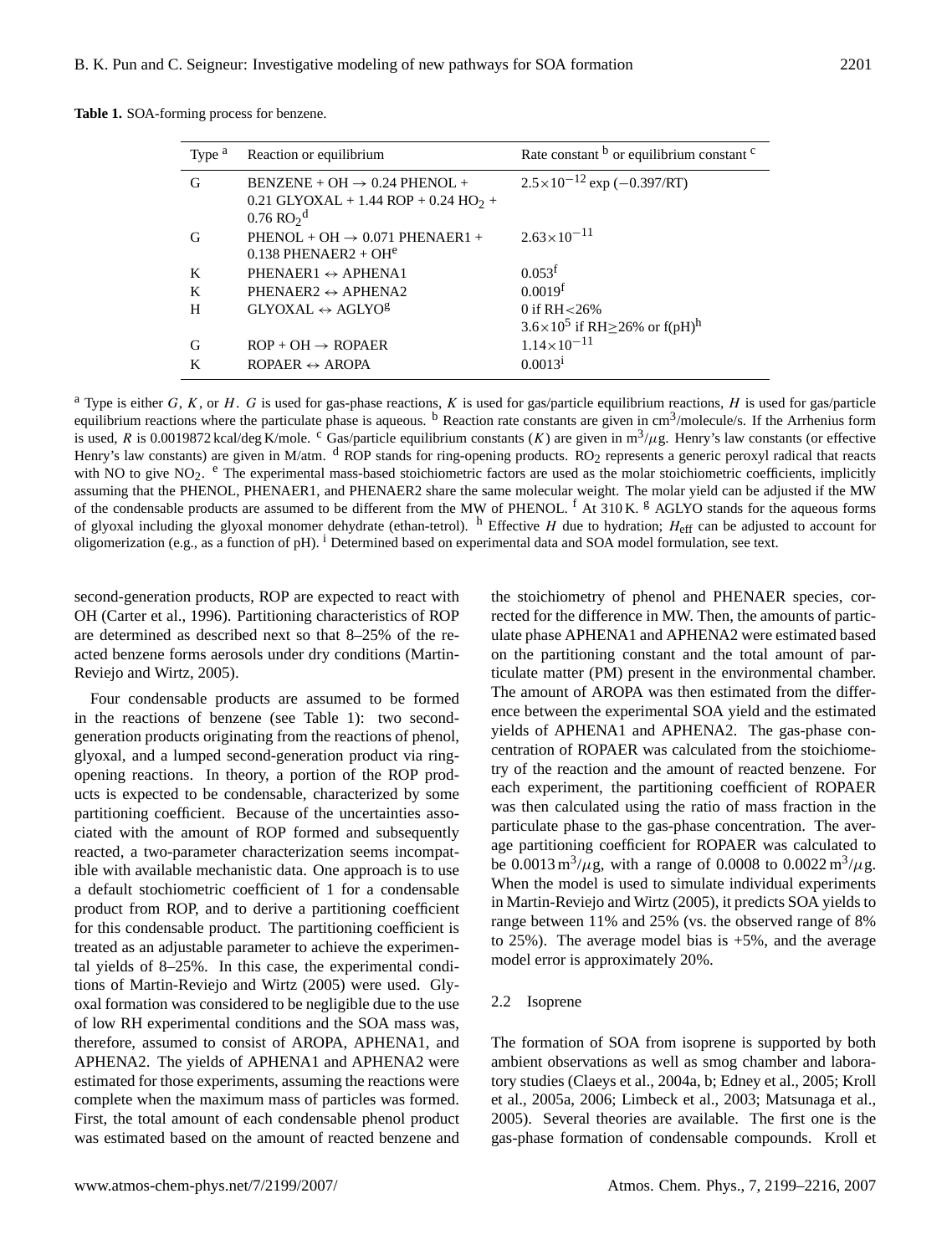al. (2005a) reported 0.9 to 3.0% (by mass) yield of SOA from gas-phase reactions. Under their high- $NO<sub>x</sub>$  experimental conditions, the OH + isoprene reaction was expected to dominate over the  $O_3$  + isoprene reaction. Oxidation reactions of isoprene products such as methacrolein, 3-methylfuran and other minor products are postulated to lead to SOA formation. Kroll et al. (2006) characterized SOA formation from isoprene under both high and low  $NO<sub>x</sub>$  conditions. The dependence of SOA on  $NO<sub>x</sub>$  concentrations implied different chemical mechanisms and products under different conditions. Low  $NO<sub>x</sub>$  experiments are expected to be more representative of the ambient atmosphere than high  $NO<sub>x</sub>$  experiments. Henze and Seinfeld (2006) parameterized the SOA yield from low  $NO<sub>x</sub>$  experiments using a two-product approach and applied the formulation in a global model.

Edney et al. (2005) found evidence for an  $SO_2$ -assisted mechanism for SOA formation. Among SOA products, they found 2-methylglyceric acid and 2-methyl-butyl-1,2,3,4 tetrols, and attributed the remaining SOA mass to oligomers. The same tracer products were identified by Surratt et al. (2006) under low  $NO<sub>x</sub>$  conditions. Claeys et al. (2004a, b) proposed mechanisms to form 2-methylglyceric acid and 2-methyl-butyl-1,2,3,4-tetrols from the reaction of isoprene. In their subsequent paper, they disputed the mechanism proposed in the original paper, which required gas-phase reactions under low  $NO<sub>x</sub>$  conditions. Their current theory involves the reaction of isoprene and methacrolein (a firstgeneration isoprene product) with  $H_2O_2$  in acidic particles. (The authors contended that the lifetime of the reaction is inconsistent with the lifetimes of clouds.) The proposed reaction is analogous to the oxidation of  $SO<sub>2</sub>$ . Previous work has concluded that  $SO<sub>2</sub>$  oxidation occurs mostly in cloud droplets because the same reactions in aqueous particles cannot be significant due to the very low liquid water volume available for reaction (Saxena and Seigneur, 1987; Meng and Seinfeld, 1994). Since isoprene is less soluble than  $SO_2$ , the reaction in aqueous particles cannot account for the di- and tetra-hydroxy products and such reactions are more likely to occur in clouds. As mentioned above, we do not attempt here to represent cloud reactions.

Surratt et al. (2006) confirmed that organic peroxides are key gas-phase reaction products under low  $NO<sub>x</sub>$  conditions. Both Kroll et al. (2006) and Surratt et al. (2006) expected organic peroxides to undergo further reactions in the atmosphere.

High MW products or oligomers are formed from isoprene in the presence of acid catalysts (Czoschke et al., 2003; Limbeck et al., 2003). With ammonium sulfate seeds, Kroll et al. (2005a) found no evidence of high MW products. However, subsequent experiments by Kroll et al. (2006) and Dommen et al. (2006) found high MW products under both high and low  $NO<sub>x</sub>$  conditions. Surratt et al. (2006) identified acidic oligomers under high  $NO<sub>x</sub>$  conditions and neutral oligomers under low  $NO<sub>x</sub>$  conditions among the SOA products of isoprene.

Matsunaga et al. (2005) found that in the ambient atmosphere, small multifunctional compounds, such as glycolaldehyde (GLYALD), hydroxyacetone (HYACET), and methylglyoxal (MGLY), show much higher affinity towards the particle phase than predicted based on their Henry's law constants. The observed aerosol partition ratio (APR; the dimensionless ratio of the particulate-phase concentration over the total [gas + particulate] concentration) correlates linearly with RH, and the authors proposed oligomerization as a possible reason.

Another mechanism that has been explored involves aqueous reactions in clouds (e.g., Lim et al., 2005; Ervens et al., 2004a, b; Warneck, 2003). As mentioned above, our focus here is to investigate aerosol processes; cloud processes are discussed extensively in the publications referenced above.

The exact mechanism for SOA formation from isoprene has not been elucidated, and factors affecting each potential process, e.g., competing oxidants, NO, RH, to name a few, are still being studied. At this time, we use two different algorithms for modeling isoprene SOA to represent different SOA species implicated in an ambient experiment (Matsunaga et al., 2005) and laboratory experiments (Henze and Seinfeld, 2006 and Kroll et al., 2006). The first approach uses specific organic compounds for SOA formation whereas the second approach uses two surrogate compounds to fit the smog chamber experimental results. Both approaches are represented in Table 2. Differences in SOA predictions from these two algorithms represent uncertainties due to different model formulation approaches.

To formulate a modeling approach based on the ambient data of Matsunaga et al., we start with the gas-phase reactions for isoprene from the SAPRC mechanism (Carter and Atkinson, 1996), although similar gas-phase reactions are available in many common mechanisms. The main gasphase products, methacrolein (MACR) and methylvinylketone (MVK), are tracked specifically, but other products are lumped into unidentified isoprene products (ISOPRD). The SAPRC mechanism accounts for the fate of the isoprene products relating to  $O_3$  production. Here, we focus only on second-generation products leading to the formation of SOA.

Matsunaga et al. (2005) expected the partitioning of GLYALD, HYACET, and MGLY to be a function of RH. Based on ambient observations, they reported a linear fit of the APR as a function of RH, but the coefficients of determination were low  $(r^2=0.4, 0.2,$  and 0.2 for three compounds) due to significant scatter of the data. GLYALD, HYACET, and MGLY are small compounds with two hydrophilic functional groups, some of which interact with protons. At any given RH, ambient particles can be associated with different amounts of water and proton concentrations due to differences in inorganic and organic PM composition. Such differences can account for the range of partitioning characteristics. An inspection of the raw data reveals that the RH effect may be modeled more appropriately in terms of ranges of separate values of APR for specific ranges of RH, as shown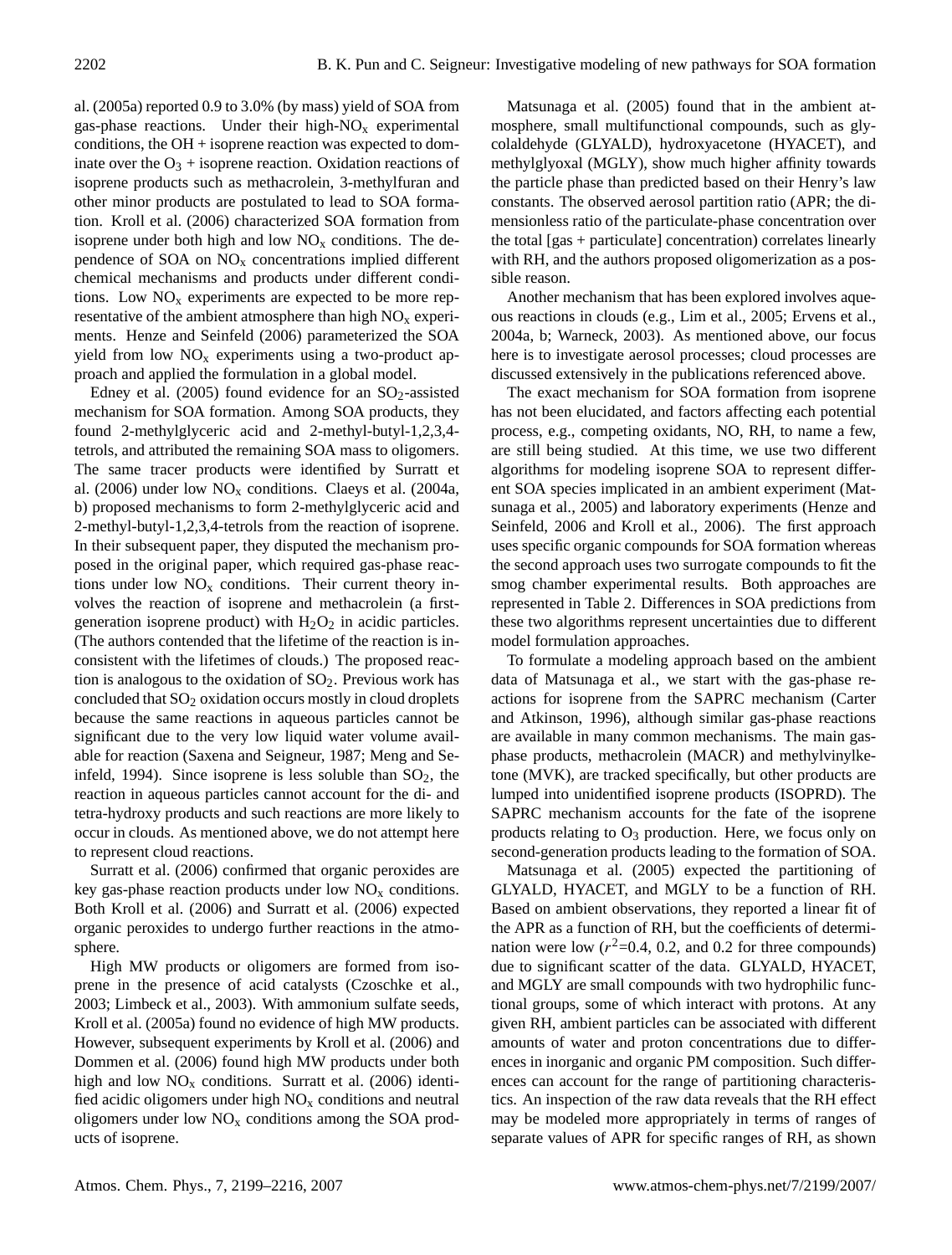**Table 2a.** SOA-forming process for isoprene using the data from Matsunaga et al. (2005).

| Type <sup>a</sup> | Reaction or equilibrium                                                                                                                                                                                                        | Rate constant <sup>b</sup> , equilibrium constant <sup>c</sup> or<br>aerosol partitioning ratio <sup>d</sup> |
|-------------------|--------------------------------------------------------------------------------------------------------------------------------------------------------------------------------------------------------------------------------|--------------------------------------------------------------------------------------------------------------|
| G                 | $ISOPRENE + OH \rightarrow 0.91 RO2 + 0.09 RNO3 + 0.62$<br>$HCHO + 0.23$ MACR + 0.32 MVK +<br>$0.36$ ISOPRD <sup>e</sup>                                                                                                       | $2.5 \times 10^{-11}$ exp (408/T)                                                                            |
| G                 | ISOPRENE + O <sub>3</sub> $\rightarrow$ 0.27 OH + 0.066 RO <sub>2</sub> + 0.008 7.86×10 <sup>-15</sup> exp (-1912/T)<br>$RNO3 + 0.59$ HCHO + 0.1 ISOPRD + 0.39 MACR +<br>$0.16$ MVK + 0.2 HCOOH +<br>$0.15$ RCOOH <sup>e</sup> |                                                                                                              |
| G                 | ISOPRENE + $NO_3 \rightarrow 0.19 NO_2 + 0.75 RO_2 + 0.064$<br>$RNO3 + 0.94$ ISOPRD <sup>e</sup>                                                                                                                               | $3.03 \times 10^{-12}$ exp (-448/T)                                                                          |
| G                 | $MVK + OH \rightarrow 0.7 GLYALD + 0.3 MGLY^e$                                                                                                                                                                                 | $4.14 \times 10^{-12}$ exp (453 / T)                                                                         |
| G                 | $MACR + OH \rightarrow 0.42$ HYACET +<br>$0.08 \text{ MGLY}$ <sup>e</sup>                                                                                                                                                      | $1.86 \times 10^{-11}$ exp (176/T)                                                                           |
| H                 | $MGLY \leftrightarrow AMGLY$                                                                                                                                                                                                   | 0.21 if RH $< 60\%$<br>0.25 if RH > $60\%$ <sup>d</sup>                                                      |
| H                 | $HYACET \leftrightarrow AHYACET$                                                                                                                                                                                               | 0.24 if RH $< 60\%$<br>0.36 if RH $>60\%$ <sup>d</sup>                                                       |
| H                 | $GLYALD \leftrightarrow AGLYALD$                                                                                                                                                                                               | $0.10$ if RH $< 60\%$<br>0.36 if RH > $60\%$ <sup>d</sup>                                                    |

**Table 2b.** SOA-forming process for isoprene using the smog chamber data of Kroll et al. (2006) as analyzed by Henze and Seinfeld (2006).

|   | Type <sup>a</sup> Reaction or equilibrium                                                                                                                                                                                                       | Rate constant <sup>b</sup> , equilibrium constant <sup>c</sup> or<br>aerosol partitioning ratio <sup>d</sup> |
|---|-------------------------------------------------------------------------------------------------------------------------------------------------------------------------------------------------------------------------------------------------|--------------------------------------------------------------------------------------------------------------|
| G | ISOPRENE + OH $\rightarrow$ 0.91 RO <sub>2</sub> + 0.09 RNO <sub>3</sub> + 0.62 2.5×10 <sup>-11</sup> exp (408/T)<br>$HCHO + 0.23$ MACR + 0.32 MVK + 0.36 ISOPRD +<br>$0.232$ <sup>f</sup> ISOAER1 + $0.0288$ <sup>f</sup> ISOAER2 <sup>e</sup> |                                                                                                              |
| K | $ISOAER1 \leftrightarrow AISOA1$                                                                                                                                                                                                                | 0.00862 <sup>†</sup>                                                                                         |
| K | $ISOAER2 \leftrightarrow AISOA2$                                                                                                                                                                                                                | 1.62 <sup>f</sup>                                                                                            |

<sup>a-c</sup> see notes for Table 1. <sup>d</sup> aerosol partitioning ratio (P/(G+P) – observation based, representing effective partitioning (including effects of oligomerization); values represent the median observed value at each RH range (raw APR data from Matsunaga, private communication,  $2006$ ;  $\text{e}$  RNO<sub>3</sub> stands for alkyl nitrates; HCHO is formaldehyde; MACR is methacrolein; MVK is methyl vinyl ketone; ISOPRD is other isoprene products, ISOAER1 and ISOAER2 are condensable isoprene products (Henze and Seinfeld, 2006 formulation); HCOOH is formic acid; RCOOH is acetic acid; GLYALD is glycolaldehyde; HYACET is hydroxyacetone; MGLY is methylglyoxal; <sup>f</sup> Henze and Seinfeld (2006).

in Table 2a, rather than with a weak linear correlation between APR and RH.

Of the first-generation isoprene products, Kroll et al. (2005b) did not find evidence for the uptake of MGLY and other simple carbonyls on neutral or acidic seed particles. Zhao et al. (2006) found heterogeneous reactions of MGLY to decrease with acidity. Discrepancies between these studies regarding MGLY uptake remain to be resolved. Nevertheless, a model formulation for MGLY based on acid-catalyzed oligomerization is not supported by current evidence (Kroll et al., 2005b; Zhao et al., 2006).

Environmental chamber experiments are typically conducted at relative humidity below 60% (e.g., Kroll et al., 2006; Dommen et al., 2006). The APR approach results in a maximum SOA yield of 7% for isoprene when RH is below 60%. This value is slightly higher than but not inconsistent with the ranges of SOA yields of 0.9 to 5.5% reported by Kroll et al. (2006) and 0.2 to 5.3% reported by Dommen et al. (2006).

Henze and Seinfeld (2006), based on data from Kroll et al. (2006), proposed an absorption model involving two surrogate products to represent the formation of SOA from isoprene under low  $NO<sub>x</sub>$  conditions. The two product model for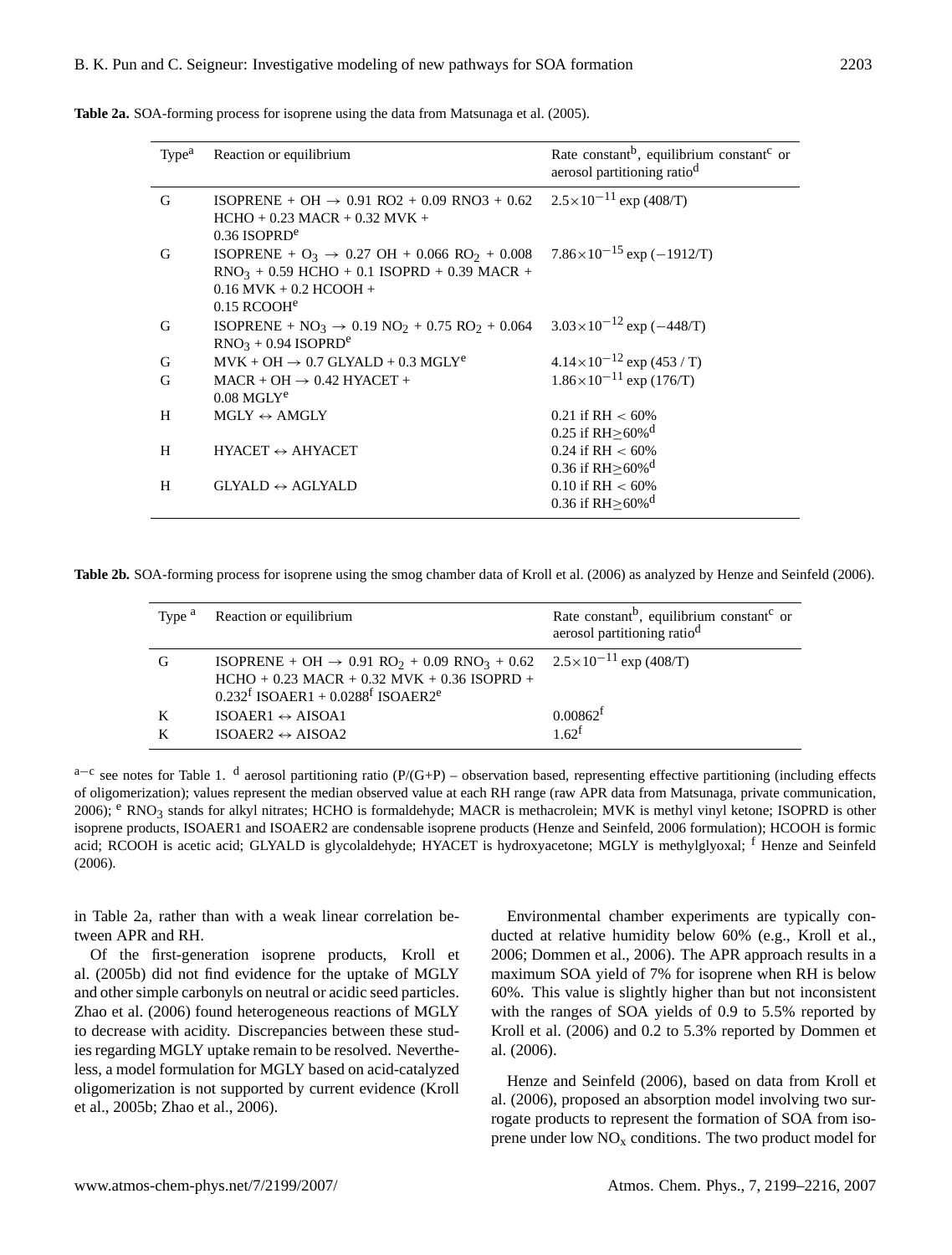the overall SOA yield is implemented as the first-generation of a semivolatile product followed by a condensation step. Kroll et al. (2006) postulated that organic peroxides constitute key components of isoprene SOA. This is supported by the product study of Surratt et al. (2006), which also identified other multifunctional products, including those in Claeys et al. (2005) and oligomeric products. Second-generation products, and further reactions in the particulate phase are implicitly represented by the parameter fits (Kroll and Seinfeld, 2005). Therefore, this approach (Table 2b) represents an alternative formulation of SOA from isoprene to that based on GLYALD, HYACET, and MGLY (Matsunaga et al., 2005).

## 2.3 Oligomerization

## 2.3.1 Partitioning module formulation

The term oligomerization is used here to describe a range of processes that form high MW compounds. To date, several reactions have been postulated to contribute to the formation of high MW species in SOA, including hemiacetal and acetal formation, trioxane formation, polymerization, aldol condensation (Jang et al., 2003, 2005), and peroxyhemiacetals (Johnson et al., 2005; Docherty et al., 2005). However, the precursors and oxidants involved, condensing species that are subject to oligomerization, and the environmental conditions favorable for such reactions remain poorly characterized. It is possible that multiple processes, including ones not yet identified, are involved in the formation of high MW compounds in the ambient atmosphere. A few studies have attempted to account for association reactions by assuming stable, nonvolatile products that increase SOA mass via irreversible reactions (e.g., Johnson et al., 2005). This assumption may be an oversimplication because (1) current laboratory data support a hypothesis that such products may decompose back to precursor species (e.g., Hastings et al., 2005; Ziemann, 2005) (hence they may not be detectable in routine experiments) and (2) some theoretical calculations show that the high MW products formed are not always thermodynamically favored over the lower MW reactants (Barsanti and Pankow, 2004, 2005).

Kroll and Seinfeld (2005) show that if a partitioning compound reacts further in the particulate phase, then as long as the final product is less volatile than the partitioning species, an apparent partitioning constant can be used to describe the system to account for the abundance of SOA due to the particulate phase reaction. In this case, the apparent or effective partitioning constant ( $K_{p,eff}$ ) equals  $K_p(1+K_{rxn})$ , where  $K_p$  is the gas-particle partitioning constant and  $K_{\text{rxn}}$  is the first-order equilibrium constant of the particulate phase reaction. Such a formulation seems appropriate to represent SOA oligomerization, and a first-order equilibrium constant is derived below for the oligomerization reaction.

One school of thought involves acid-catalyzed association or oligomerization reactions (Gao et al., 2004; Jang et al., 2005). Aldehyde moieties have been found to be more reactive than ketones (Jang et al., 2003, 2005) in acidcatalyzed association reactions. (Double bonds are also postulated to be a candidate reactant for oligomerization; Limbeck et al., 2003.) In this case, the monomers are SOA with hydrated carbonyl groups. Jang et al. (2005) derived a semi-empirical yield expression for oligomeric products based on the dimerization reaction. Although the formation of dimers is a second-order process under experimental conditions, a pseudo-first-order formulation can be used under atmospheric conditions. Each monomer can react with a pool of other monomers, and the assumption is that the total concentration of the monomers stays relatively constant. We reformulate the yield of Jang et al. (2005) using a pseudofirst-order approach, and derive a first-order equilibrium constant for the particle-phase reaction converting monomers to oligomers. This first-order equilibrium constant depends on pH according to the semi-empirical derivation of Jang et al. (2005). A reference state is defined where some small amount of oligomers is formed without added protons to catalyze the reactions (Gao et al., 2004). The equilibrium constants at different pH are calculated relative to that reference state and then applied as a correction to the gas-particle partitioning constant to account for further particulate-phase transformations based on Kroll and Seinfeld (2005).

The model system of Jang et al. (2005) is based on an aldehyde hydrate undergoing polymerization, but can be generalized to a variety of acid-catalyzed reactions. In that formulation (M. Jang, personal communication, 2006), the socalled "second-order relative organic aerosol yield"  $(Y)$  (proportional to a mass fraction equilibrium relationship) is defined as

$$
Y = \frac{10^{-3} \text{MW}_i \cdot OM}{M_{\text{seed}}(K_p C_{\text{init}})^2}
$$
 (1)

where  $MW_i$  is the MW of the monomer compound i, OM represents the mass  $(mg/m^3 air)$  of the higher MW compounds,  $M_{\text{seed}}$  (mg/m<sup>3</sup> air) is the concentration of initial particulate matter (seed) in the experiment,  $K_p$  is the equilibrium partitioning coefficient of the monomer between the gas and particulate phases and  $C<sub>init</sub>$  is the initial concentration of the monomer in the gas phase  $(mg/m<sup>3</sup>)$  air). The term  $K_p * C_{\text{init}}$  represents the monomer mass fraction in the particulate phase that is in equilibrium with the gas phase under experimental conditions. Therefore, Y is second order with respect to the monomer mass fraction. This yield is proportional to the second-order partitioning coefficient assuming the self reaction of  $i$  in the particulate phase:

Monomer + Monomer  $\leftrightarrow$  High MW Product (oligomer)

$$
K_{eq} = \frac{\text{[oligomer}_i\text{]}}{\text{[monomer}_i\text{]}^2}
$$
 (2)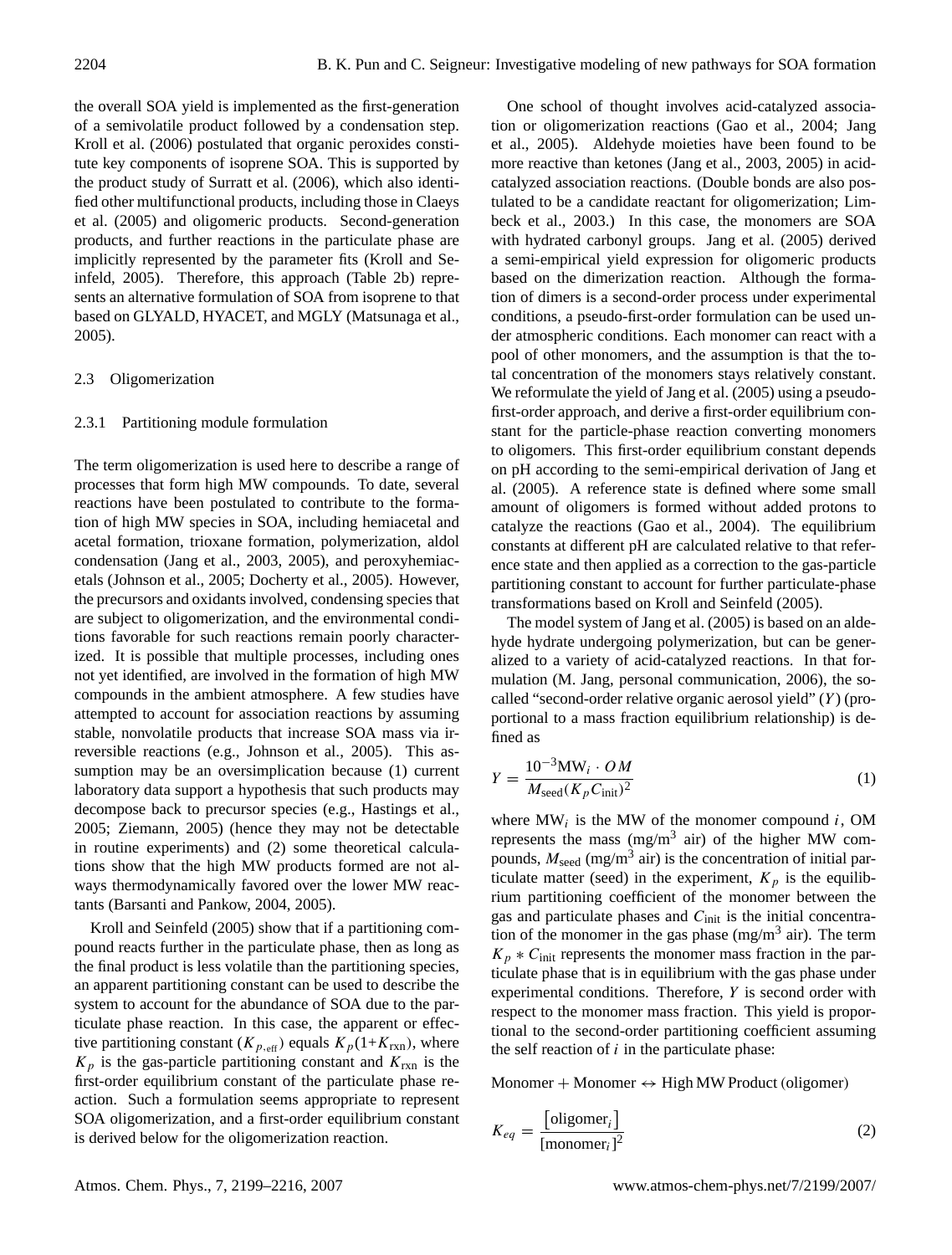where  $[x]$  represents the particulate phase concentration (mole/L) of  $x$ . To account for ambient conditions rather than experimental conditions, we calculate the "second-order relative organic aerosol yield" Y where  $M_{\text{AOM}}$  replaces  $M_{\text{seed}}$  as the absorbing medium, and  $C_{g,i}$  (gas-phase concentrations) replaces  $C<sub>init</sub>$  (initial concentrations). Under experimental conditions, seed aerosols are controlled; however, in the ambient atmosphere, monomer condensation and oligomer production can take place in a mixture of primary (inorganic or organic) and secondary compounds. Thus, the change in representation from seed mass to absorbing medium mass represents an uncertainty due to extrapolating a laboratory model formulation to ambient conditions. Note that for ambient concentrations,  $\mu$ g/m<sup>3</sup> is the more appropriate concentration units compared to mg/m<sup>3</sup>. The yield in the ambient atmosphere,  $Y_a$ , is then expressed as follows:

$$
Y_a = \frac{10^{-3} \text{MW}_i \cdot \text{OM}}{M_{\text{AOM}} (K_p C_{g,i})^2}
$$
(3)

The monomer mass fraction in the particulate phase is equal to  $K_p C_{g,i}$ . In the ambient atmosphere, self reactions are less likely because a mixture of condensable species is present. Therefore, we define an analogous equilibrium relationship for a monomer reacting with a pool of other monomers (assumed to be constant), such that a first order "effective" equilibrium coefficient can be defined to be proportional to  $Y_a$ .

$$
K_{o,i} = \frac{\text{[oligomer}_i]}{\text{[monomer}_i] \cdot \sum_j \text{[monomer}_j]}
$$
  

$$
\frac{\text{[oligomer}_i]}{\text{[monomer}_i]} = K_{o,i} \sum_j \text{[monomer}_j] = K_{o,\text{eff},i}
$$
 (4)

where  $K_{o,i}$  is the equilibrium constant for the formation of higher MW product from monomer i,  $C_{\text{monomer},i}$  is the concentration of monomer  $i$  in the particulate phase,  $\sum$  monomer<sub>j</sub> is the total concentration of all monomer j

species that can participate in the oligomerization reaction (e.g., all compounds containing the aldehyde functional group) and  $K_{o, \text{eff},i}$  is a first-order effective equilibrium constant for the formation of higher MW products from monomer *i*. We assume that, since  $K_{o,i}$  is proportional to  $Y$ , it has the same parametric dependence as  $Y$  in Jang et al. (2005).

Y was found to depend on several parameters, including the excess acidity  $(X)$ , pH, the basicity constant of the monomer species (i.e., the equilibrium constant for the protonated form of the isomer,  $K_{\text{BH+}}$ ), and the hydration constant (i.e., the equilibrium constant for the hydrated form of the monomer). Of these parameters, the hydration constant depends on the structure of the reacting compounds and is assumed to be constant for a given class of compounds. For the compounds tested in Jang et al. (2005), aldehydes were about two orders of magnitude more reactive towards oligomerization than ketones. Therefore, as a first approximation, only aldehyde groups are assumed to participate in oligomerization reactions. The empirical model of Jang et al. (2005) is simplified to:

$$
\log Y = xX + zZ + r\log(K_{\rm BH+}) + 11.79\tag{5}
$$

where Z is the pH function  $(Z = \log(C_{H+}a_w)$ , where  $C_{H+}$ is the proton concentration (mole/L) and  $a_w$  is the water activity  $(=\mathbb{R}H)$ ). X is a function of proton concentrations and activity coefficients of the species involved in the protonation reaction of carbonyl functional group; X was also found to be strongly correlated to RH. The hydration constant for aldehyde species is already taken into account in the intercept term. For example, conjugation with a double bond was found to increase the stability of the protonated form. At this point, detailed molecular structure information is not available to support the model representation of SOA species beyond surrogate structures. Therefore, a constant value was assumed for  $K_{\rm BH+}$  for all aldehyde-containing species. Jang et al. (2005) also found that two of the parameters, X and Z, are strongly negatively correlated. Since X is supposed to increase linearly with RH (X=0.0372 (%RH)−3.716) (Jang et al., 2003) and  $a_w$  is by definition equal to RH, the negative correlation indicates the overwhelming driving force associated with the concentration of protons. Although the presence of some water is necessary for the presence of protons, water dilutes the concentration of SOA and may slow down oligomerization when present in high concentration. There is, at present, no information on how much water is necessary to trigger oligomerization reactions. Using a theoretical approach, Pun et al. (2005) showed that SOA formed from common anthropogenic and biogenic precursors may be associated with up to  $5 \mu g/m^3$  of water, depending on RH and the characteristics of SOA. A relative oligomerization yield can be defined using a simple relationship with the concentration of protons.

$$
\log(Y/Y_{\text{ref}}) = z \log(C_{\text{H}+}/C_{\text{H}+,\text{ref}})
$$
 (6)

where  $z=1.91$  based on Jang et al. (2005). We further assume that the ratio of the effective first-order equilibrium constants (monomer + all aldehydes) is the same as the ratio of the second-order equilibrium constants. Therefore, for species i,

$$
\log\left(\frac{K_{o,i}}{K_{o,i,\text{ref}}}\right) = \log\left(\frac{Y_i}{Y_{i,\text{ref}}}\right) = z \log\left(\frac{C_{H+}}{C_{H+,\text{ref}}}\right) \tag{7}
$$

If we assume that the equilibrium aldehyde monomer concentration does not change with pH (i.e., only the concentration of the protonated monomer does), then the ratio of  $K_{o, \text{eff},i}$  will be the same as the ratio of  $K_{o,i}$ .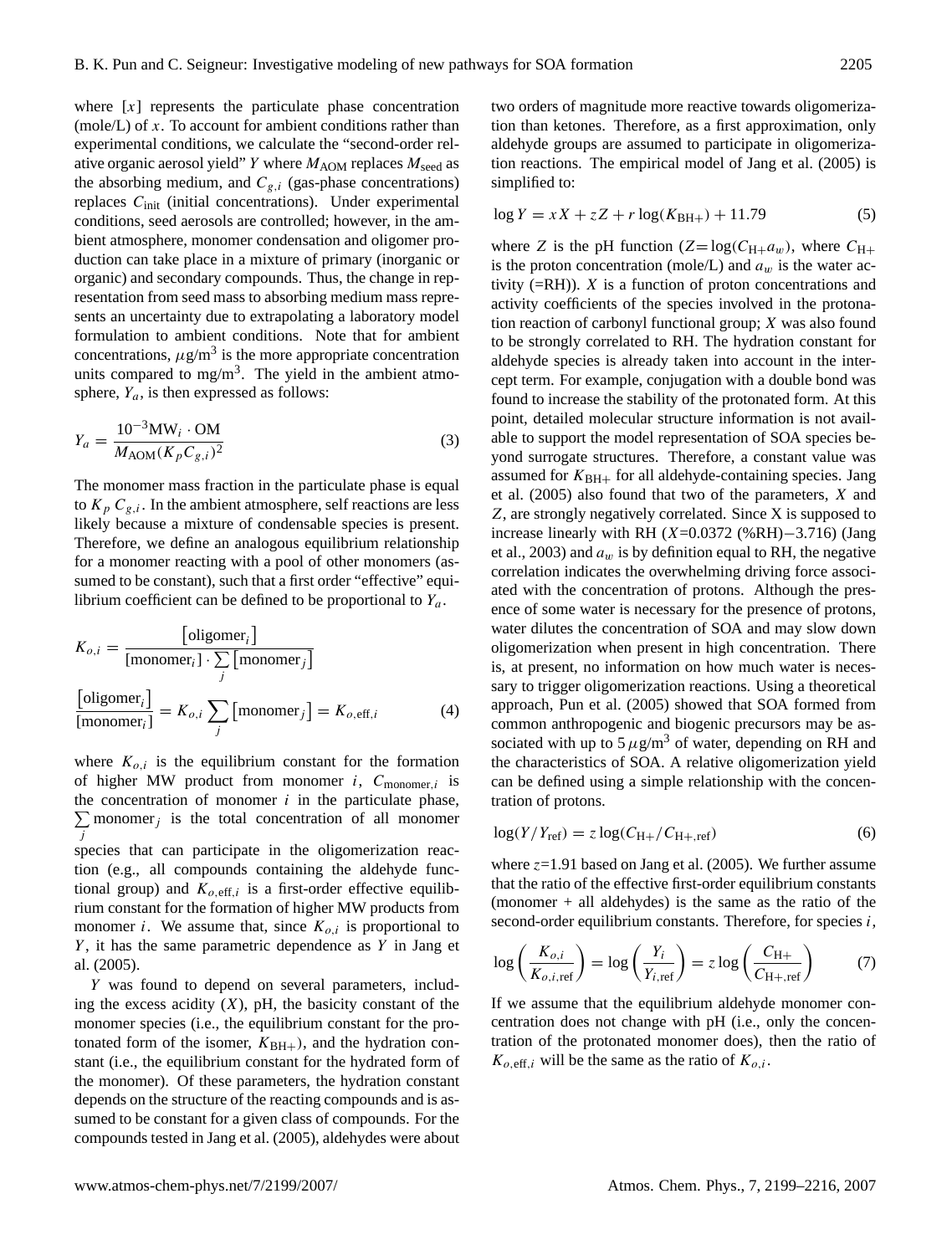| Precursor compound<br>(molecular weight)           | Gas-Phase Reactions <sup>a</sup>                                                                                                                                                          | Rate constants<br>$\rm (cm^3\,molec^{-1}\,s^{-1})^b$                       |
|----------------------------------------------------|-------------------------------------------------------------------------------------------------------------------------------------------------------------------------------------------|----------------------------------------------------------------------------|
| Toluene and other high<br>SOA yield aromatics (92) | $TOL + OH \rightarrow 0.118$ GLYOXAL + 0.131 MGLY + 0.033 TO-<br>LAER1 + $0.0830$ TOLAER2 <sup>c,d</sup>                                                                                  | $1.81 \times 10^{-12}$ exp (-0.397/RT)                                     |
| Xylene and other low SOA<br>yield aromatics (106)  | $XYL + OH \rightarrow 0.108$ GLYOXAL + 0.370 MGLY + 0.023<br>XYLAER1 + 0.046 XYLAER2 + 0.070 XYLAERO2 <sup>c,d</sup>                                                                      | $1.73 \times 10^{-12}$ exp (0.705/RT)                                      |
| Humulene (206)                                     | $HUM + OH \rightarrow 0.847 HUMAERO$                                                                                                                                                      | $2.93 \times 10^{-10}$                                                     |
| Limonene $(136)$                                   | $LIM + OH \rightarrow 0.168$ $LIMAER1 + 0.039$ $LIMAER2 + 0.251$<br>LIMAER <sub>O2</sub>                                                                                                  | $1.71 \times 10^{-10}$                                                     |
| $\alpha$ -Pinene (136)                             | $APIN + OH \rightarrow 0.028$ $APINAER1 + 0.061$ $APINAER2 +$<br>0.199 APINAERO2<br>APIN + $O3 \rightarrow 0.089$ APINAER3 + 0.033 APINAER4 +<br>0.046 APINAERO4                          | $5.37 \times 10^{-11}$<br>$8.66 \times 10^{-17}$                           |
| $\beta$ -Pinene (136)                              | $BPIN + OH \rightarrow 0.092 BPINAER1 + 0.038 BPINAER2$<br>$BPIN + O3 \rightarrow 0.019 BPINAER3 + 0.423 BPINAER4 + 0.032$<br><b>BPINAERO4</b><br>$BPIN + NO3 \rightarrow 0.739 BPINAER5$ | $7.89 \times 10^{-11}$<br>$1.36 \times 10^{-17}$<br>$2.31 \times 10^{-12}$ |
| Terpinene (136)                                    | TER + OH $\rightarrow$ 0.058 TERAER1 + 0.397 TERAERO2                                                                                                                                     | $2.7 \times 10^{-10}$                                                      |
| Terpinenol (154)                                   | $TPO + OH \rightarrow 0.035 TPOAER1 + 0.052 TPOAERO2$                                                                                                                                     | $1.59 \times 10^{-10}$                                                     |
|                                                    |                                                                                                                                                                                           |                                                                            |

**Table 3.** Aerosol-forming reactions for surrogate precursor compounds (only SOA products are listed).

 $a$  Notation for SOA products is xxxAERn or xxxAEROn where xxx is the precursor,  $n$  is an integer, AER represents products that do not undergo oligmerization, and AERO represents SOA products subject to oligomerization  $\frac{b}{b}$  R is 0.0019872 kcal/deg K/mol; k from Carter (1990) for toluene and xylene and from Pun et al. (2003) and references therein for biogenic compounds. <sup>c</sup> yields of GLYOXAL and MGLY are from Carter, 1990. <sup>d</sup> although cresol, a gas-phase product can probably lead to the formation of SOA, in a manner analogous to phenol (see Table 1), cresol products are probably already accounted for in TOLAER1 and TOLAER2.

$$
\log\left(\frac{K_{o,\text{eff},i}}{K_{o,\text{eff},i,\text{ref}}}\right) = \log\left(\frac{K_{o,i} \cdot \sum_{j} \text{[monomer}_{j}]}{K_{o,i,\text{ref}} \cdot \sum_{j} \text{[monomer}_{j}]} \right)
$$

$$
= \log\left(\frac{K_{o,i}}{K_{o,i,\text{ref}}}\right) \tag{8}
$$

The definition of  $K_{o, \text{eff}, i, \text{ref}}$  and  $C_{H+,\text{ref}}$  is problematic, because the experiments carried out to date have typically been designed to maximize the formation of oligomers via the use of acidic seeds, high concentrations of reactants, or the addition of co-reactants that enhance the formation of oligomers. Gao et al. (2004) used several experimental conditions involving acidic and non-acidic seed particles. They estimated the mass fraction of oligomers to be at least 10%, with the lower end value associated with a concentration of  $H^+$  due to the intrinsic production of organic acids from the reaction system producing SOA. Therefore, we use a reference value of 0.1 for  $K_{o, \text{eff,ref}}$  at a moderate pH of 6.

A module for simulating SOA needs to be computationally efficient if it is to be used for three-dimensional applications. Accordingly, most SOA models employ a surrogate representation or a hybrid one with surrogates and explicit species. For organic precursors, hundreds of SOA products can be formed and a surrogate representation is almost necessary for a majority of the products. As a starting point, the aerosol yield data from Odum et al. (1997) and Griffin et al. (1999) are used (e.g., Zhang et al., 2004). In that formulation, each precursor compound is associated with one or two surrogate products. The SOA yield of each surrogate product depends on two parameters, one representing the mass-based stoichiometric coefficient  $(\alpha)$  and one representing a partitioning coefficient  $(K_p)$ .  $K_p$  is corrected for temperature using the Clausius-Clapeyron equation assuming an enthalpy of vaporization of 72.7 kJ/mol (Pun et al., 2003). Because oligomerization is typically catalyzed by protons, interaction with water is implicitly assumed. The inclusion of water in the absorbing medium necessitates another correction of  $K_p$ based on the MW (Pankow, 1994). In the dry chamber experiments, the empirical  $K_p$  reflects the absorption into an SOA phase. With water interaction, the MW of the absorbing medium will typically decrease, hence increasing the value of  $K_p$ .

Smog chamber experiments described in Odum et al. (1997) and Griffin et al. (1999) were conducted in relatively dry conditions that are not conducive to oligomerization. We assume that the experimental "effective"  $K_p$  values represent a situation where the condensed mixture contains mostly monomers, with a minimal amount (10%) of oligomers. When polymerization takes place,  $\alpha$  does not change, but the effective  $K_p$  increases.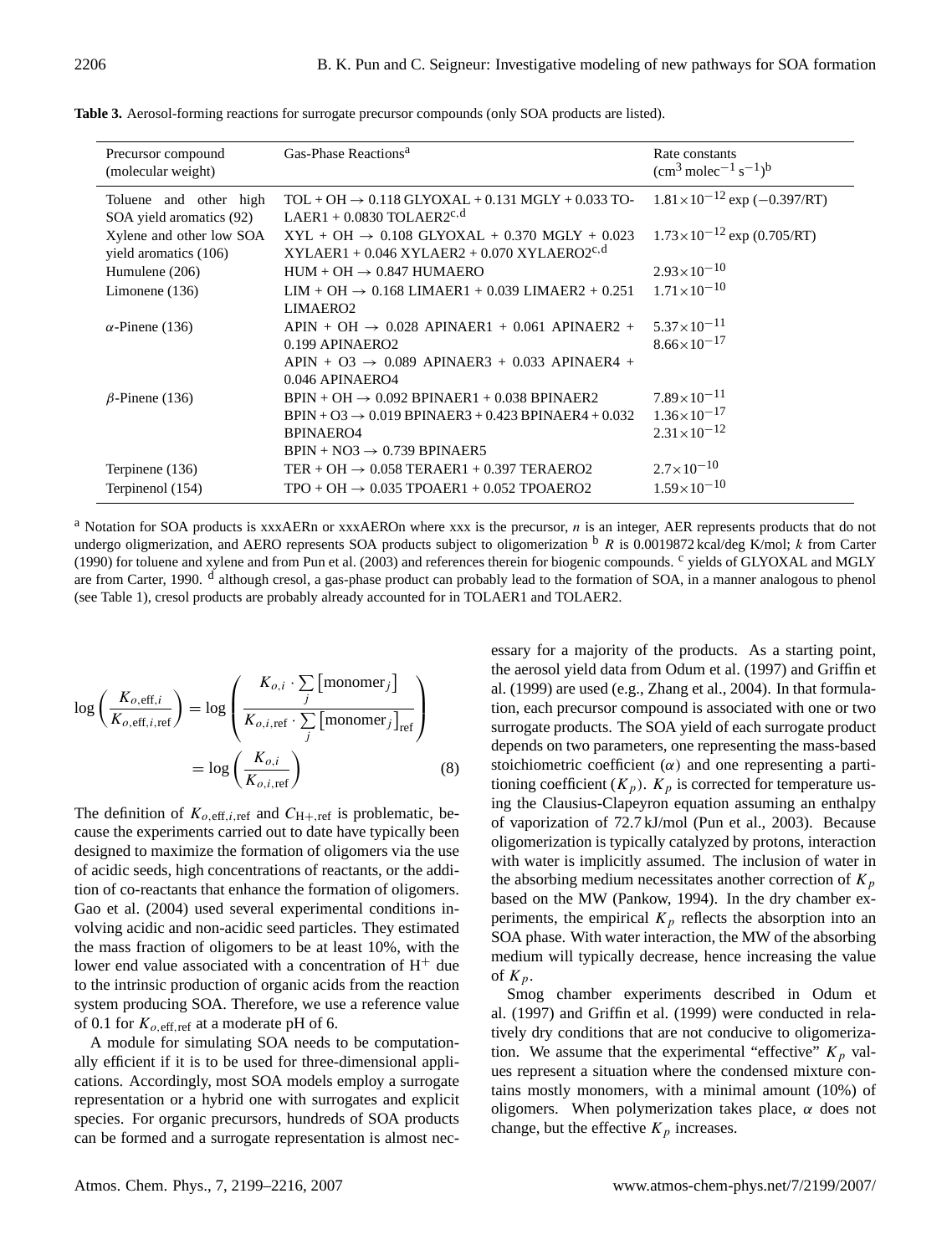| SOA (molecular weight)     | Equilibrum Type <sup>a</sup> | Equilibrium                          | Equilibrum constant $@$ 298 K |
|----------------------------|------------------------------|--------------------------------------|-------------------------------|
| GLYOXAL (58)               | H                            | $GI.YOXAL \leftrightarrow AGLYO$     | see Table 1                   |
| <b>MGLY (72)</b>           | H                            | $MGLY \leftrightarrow AMGLY$         | see Table 2                   |
| <b>TOLAER1 (198)</b>       | K                            | TOLAER1 $\leftrightarrow$ ATOLA1     | 0.16                          |
| <b>TOLAER2</b> (153)       | K                            | TOLAER2 $\leftrightarrow$ ATOLA2     | 0.0057                        |
| <b>XYLAER1</b> (175)       | K                            | $XYLAERI \leftrightarrow AXYLA1$     | 0.13                          |
| <b>XYLAER2</b> (152)       | K                            | $XYLAFR2 \leftrightarrow AXYLA2$     | 0.0042                        |
| <b>XYLAERO2</b> (152)      | K                            | $XYLAERO2 \leftrightarrow AXYLAO2$   | $0.0042$ or $f(pH)$           |
| HUMAERO (243)              | K                            | $HUMAERO \leftrightarrow AHUMAO$     | $0.15$ or $f(pH)$             |
| <b>LIMAER1</b> (198)       | K                            | LIMAER1 $\leftrightarrow$ ALIMA1     | 0.16                          |
| <b>LIMAER2</b> (171)       | K                            | $LIMAER2 \leftrightarrow ALIMA2$     | 0.016                         |
| LIMAERO <sub>2</sub> (171) | K                            | $LIMAERO2 \leftrightarrow ALIMAO2$   | $0.016$ or $f(pH)$            |
| APINAER1 (186)             | K                            | $APINAER1 \leftrightarrow AAPINA1$   | 0.51                          |
| <b>APINAER2</b> (171)      | K                            | $APINAREN2 \leftrightarrow AAPINA2$  | 0.012                         |
| APINAERO2 (171)            | K                            | $APINAFRO2 \leftrightarrow AAPINAO2$ | $0.012$ or $f(pH)$            |
| <b>APINAER3</b> (191)      | K                            | $APINAER3 \leftrightarrow AAPINA3$   | 0.26                          |
| APINAER4 (174)             | K                            | $APINAER4 \leftrightarrow AAPINA4$   | 0.24                          |
| APINAERO4 (174)            | K                            | $APINAERO4 \leftrightarrow AAPINAO4$ | $0.24$ or $f(pH)$             |
| <b>BPINAER1 (192)</b>      | K                            | $BPINAER1 \leftrightarrow ABPINA1$   | 0.13                          |
| <b>BPINAER2</b> (147)      | K                            | BPINAER2 $\leftrightarrow$ ABPINA2   | 0.015                         |
| <b>BPINAER3 (193)</b>      | K                            | BPINAER3 $\leftrightarrow$ ABPINA3   | 0.58                          |
| BPINAER4 (152)             | K                            | $BPINAER4 \leftrightarrow ABPINA4$   | 0.0090                        |
| BPINAERO4 (152)            | K                            | BPINAERO4 $\leftrightarrow$ ABPINAO4 | $0.0090$ or $f(pH)$           |
| <b>BPINAER5</b> (184)      | K                            | $BPINAER5 \leftrightarrow ABPINA5$   | 0.049                         |
| <b>TERAER1 (217)</b>       | K                            | TERAERO1 $\leftrightarrow$ ATERA1    | 0.24                          |
| <b>TERAERO2</b> (186)      | K                            | TERAERO2 $\leftrightarrow$ ATERAO2   | $0.014$ or $f(pH)$            |
| <b>TPOAER1</b> (215)       | K                            | $TPOAER1 \leftrightarrow ATPOA1$     | 0.48                          |
| <b>TPOAERO2</b> (168)      | K                            | $TPOAER2 \leftrightarrow ATPOA2$     | $0.013$ or $f(pH)$            |

**Table 4.** Aerosol-forming equilibria for SOA compounds produced by surrogate precursors\*.

\* the corresponding parameters for benzene and isoprene can be found in Tables 1 and 2. <sup>a</sup> H: Henry's law equilibrium between the gas phase and an aqueous phase; K: partitioning coefficient for the equilibrium between the gas phase and an organic particulate phase.

From Kroll and Seinfeld (2005):

$$
K_{p,\text{eff},i} = K_{p,i}(1 + K_{o,\text{eff},i})
$$
\n(9)

At experimental conditions, we assume  $K_{p,eff,i}=C_i/(M *$  $C_{g,i}$ ), where  $C_i$  is the particulate-phase concentration of species  $i$ ,  $M$  is the mass of all absorbing compounds, and  $C_{g,i}$  is the gas-phase concentration of i, all of which are in  $\mu$ g/m<sup>3</sup> air.

$$
K_{p,\text{eff},i} = C_{\text{monomer},i} / (M * C_{g,i}) + C_{\text{high MW species},i} / (M * C_{g,i})
$$
\n(10)

where  $C_{\text{high MW species},i}$  is the concentration of higher MW species. At the reference conditions of the "dry" experiments,  $C_{\text{high MW species},i}$ =0.1  $C_{\text{monomer},i}$  (Gao et al., 2004); therefore,  $K_{p,\text{eff},i}=1.1 \text{ C}_{\text{monomer},i}/M/C_{g,i}=1.1 K_{p,i}$ . Applying Eq. (9) at reference conditions and combining Eqs. (7–9) give:

$$
K_{p,\text{eff},i} = K_{p,i} \cdot \left[ 1 + K_{o,\text{eff},i,\text{ref}} \cdot \left( \frac{C_{\text{H+}}}{C_{\text{H+},\text{ref}}} \right)^z \right],\tag{11}
$$

where  $K_{o, \text{eff}, i, \text{ref}} = 0.1$ . Under conditions that promote the formation of oligomers, pH will affect  $K_{p,eff,i}$  via its effects on  $K_{o, \text{eff},i}$ . An analogous formulation is applied to the effective Henry's law constants for simple carbonyls (e.g., GLY) that undergo oligomerization.

# 2.3.2 Oligomer-forming surrogate SOA species

Among the SOA mixture, we assume that species containing aldehyde groups are the main candidates for oligomer reactions. Therefore, for each surrogate condensing species (Odum et al., 1997 and Griffin et al., 1999), the fraction of compounds containing aldehyde groups, hence subject to oligomerization, is determined. Identified SOA and condensable products for all precursor species were compiled from the literature, including experimental and modeling studies (Pun and Seigneur, 2005; Pun et al., 2006 and references therein, including Yu et al., 1999; Glasius et al., 2000; Larsen et al., 2001; Jaoui and Kamens, 2001, 2003; Griffin et al., 2002). The condensable products were grouped into species that contain aldehyde groups (subject to oligomerization) and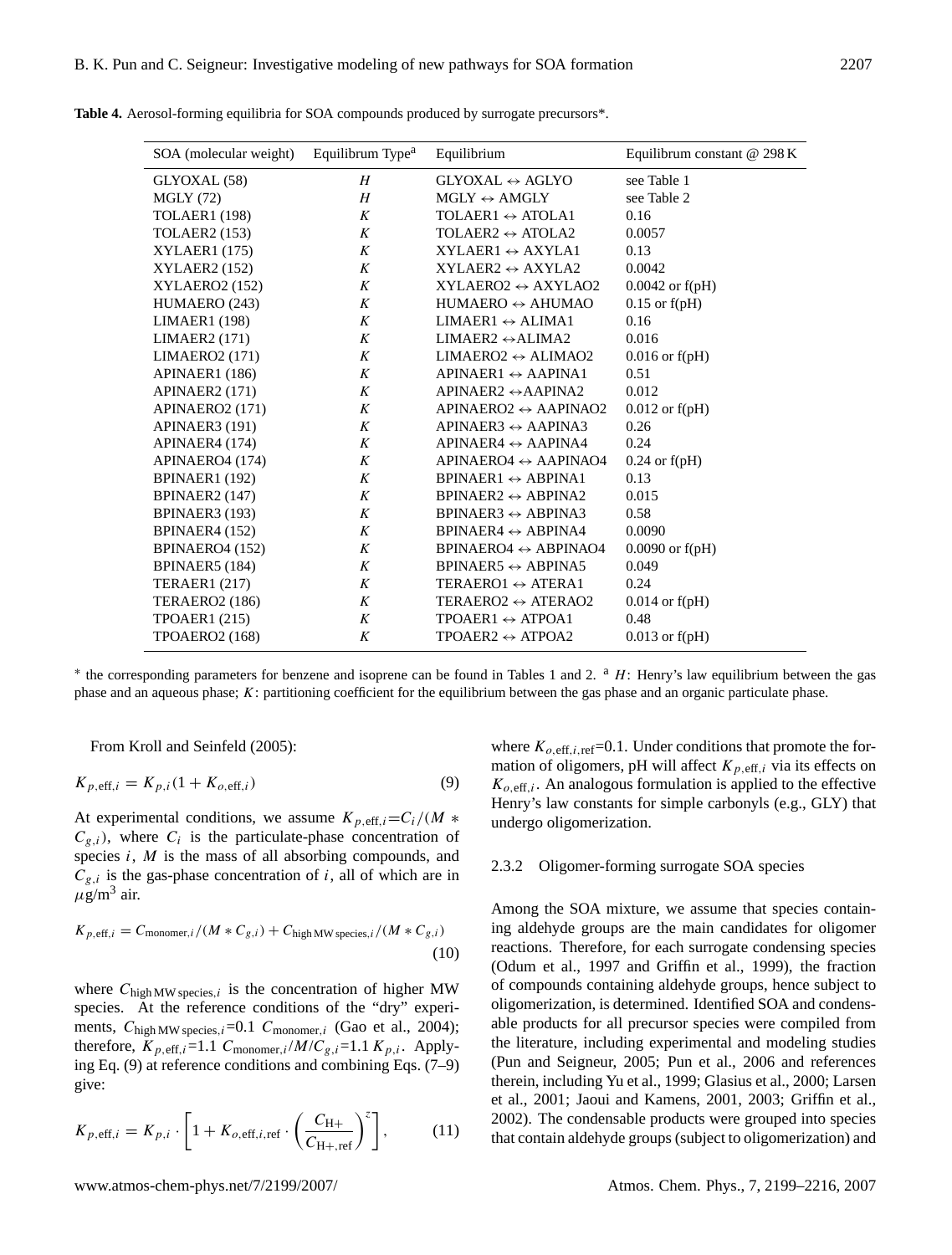**Table 5.** Test cases for benzene, isoprene, and  $\alpha$ -pinene. Nominal environmental conditions are: T=298 K; RH=0.5, pH=6; LWC=10 (α-pinene case) or 50  $\mu$ g/m<sup>3</sup> (benzene and isoprene cases); POC=5  $\mu$ g/m<sup>3</sup>.

| Case                                                                                                           | Benzene                                                                                                                                                                    | Isoprene                                                                                                                                                                     | $\alpha$ -pinene                                                                                                                                                      |
|----------------------------------------------------------------------------------------------------------------|----------------------------------------------------------------------------------------------------------------------------------------------------------------------------|------------------------------------------------------------------------------------------------------------------------------------------------------------------------------|-----------------------------------------------------------------------------------------------------------------------------------------------------------------------|
| T<br>RH<br><b>POC</b><br><b>LWC</b><br>Amount of precursor reacted<br>Condensable product amount $(\mu g/m^3)$ | 298 K<br>0.5<br>$5 \mu g/m^3$<br>50 $\mu$ g/m <sup>3</sup><br>10 ppb $(31.9 \,\mu g/m^3)$<br>glyoxal = $4.98$<br>$ROPAER = 34.2$<br>$PHENAER1 = 0.66$<br>$PHENAER2 = 1.23$ | 298 K<br>0.5<br>$5 \mu g/m^3$<br>$50 \mu g/m^3$<br>10 ppb $(27.8 \,\mu g/m^3)$<br>$ISOAER1 = 6.59$<br>$ISOAER2 = 0.8$<br>$HYACET = 2.92$<br>$GLYALD = 5.50$<br>$MGLY = 3.37$ | 298 K<br>0.5<br>$5 \mu g/m^3$<br>$10 \mu$ g/m <sup>3</sup><br>5 ppb $(27.8 \,\mu g/m^3)$<br>$APINAER1 = 1.07$<br>$APINAER2 = 2.13$<br>$APINAERO2 = 6.96$              |
| Sensitivities investigated                                                                                     | environmental conditions:<br>$- LWC$<br>$-$ pH<br>$-$ POC<br>model parameters <sup>a</sup><br>$-$ K <sub>p</sub> (ROPAER)<br>- stoichiometric<br>coefficient of ROP        | environmental conditions<br>$- RH$<br>$- LWC$<br>$-$ POC<br>model parameters <sup>a</sup><br>$-$ APR<br>alternative Raoult's law for-<br>mulation that excludes water        | environmental conditions<br>$-$ pH<br>model parameters <sup>a</sup><br>- fraction of SOA subject<br>to oligomerization<br>$-K_{o,eff,ref}$<br>$- C_{H+,ref}$<br>$- z$ |

<sup>a</sup> Explanation of model parameters:  $K_p$  = empirical or estimated absorptive partitioning constant; APR = measured ambient partitioning ratio;  $K_{o, \text{eff}, \text{ref}}$  = effective oligomerization equilibrium constant at reference pH;  $C_{H+,\text{ref}}$  = reference proton concentrations (pH) at which  $K_{o, \text{eff,ref}}$  applies;  $z =$  dependence of empirical yields (Y) on the pH function (Z), see text.

monomer species that contain no aldehyde groups. Based on the total (gas and particle yields) of each identified condensable product documented in the literature, a fraction of the condensable surrogate species, those containing the aldehyde functionality, was determined to be subject to oligomerization for each precursor species. Table 3 lists the precursors and reactions forming SOA species. The list of precursor species was selected based on available partitioning data from environmental chambers (Odum et al., 1997 and Griffin et al., 1999) and pruned based on similarity in chemical structure and reaction characteristics and the abundance of biogenic emissions of specific terpene compounds (Pun et al., 2004). MWs of actual SOA were used to convert the mass-based  $\alpha$  (Odum et al., 1997 and Griffin et al., 1999) to mole-based stoichiometric coefficients. In Table 3, species subject to oligomerization are notated with an AERO suffix instead of an AER suffix, which is used for surrogate SOA not subject to oligomerization.

When oligomerization is activated, the  $K_p$  value for the aldehyde fraction would increase, whereas the  $K_p$  value for the fraction not subject to oligomerization would remain the same. The net effect of oligomerization is to increase the partitioning of relatively volatile SOA into the particulate phase. Table 4 lists the subsequent equilibria of surrogate SOA species that lead to additional SOA formation via partitioning of first oxidation products toward more soluble or less volatile compounds.

#### 2.3.3 SOA enhancements due to oligomerization

The overall effect of oligomerization depends on the fraction of SOA with aldehyde functional groups as well as the partition characteristics of the SOA without oligomer formation at the given conditions (e.g., total mass of the absorbing medium, total amount of condensable material, temperature). At conditions favoring the partition of the monomers to the particulate phase, e.g., low temperature, high total absorbing medium mass, high SOA concentrations, the effect of oligomerization is expected to be small, and vice versa. For example, this algorithm is applied to the  $\alpha$ -pinene + O<sub>3</sub> experiments of Griffin et al. (1999) from which the partitioning parameters (stoichiometric coefficients and partitioning constants) for the original model are obtained. The relative yield difference (RYD) due to oligomerization is defined as  $(Y_o-Y)/Y$ , where Y is the standard (i.e., without oligomerization) yield (mass SOA/mass reacted VOC) and  $Y<sub>o</sub>$  is the yield with oligomerization. The RYD depends on the total reacted VOC and ranges from 0.5 to 0.05 for VOC ranging from 17 to 65 ppb (Griffin et al., 1999). The range of RYD values is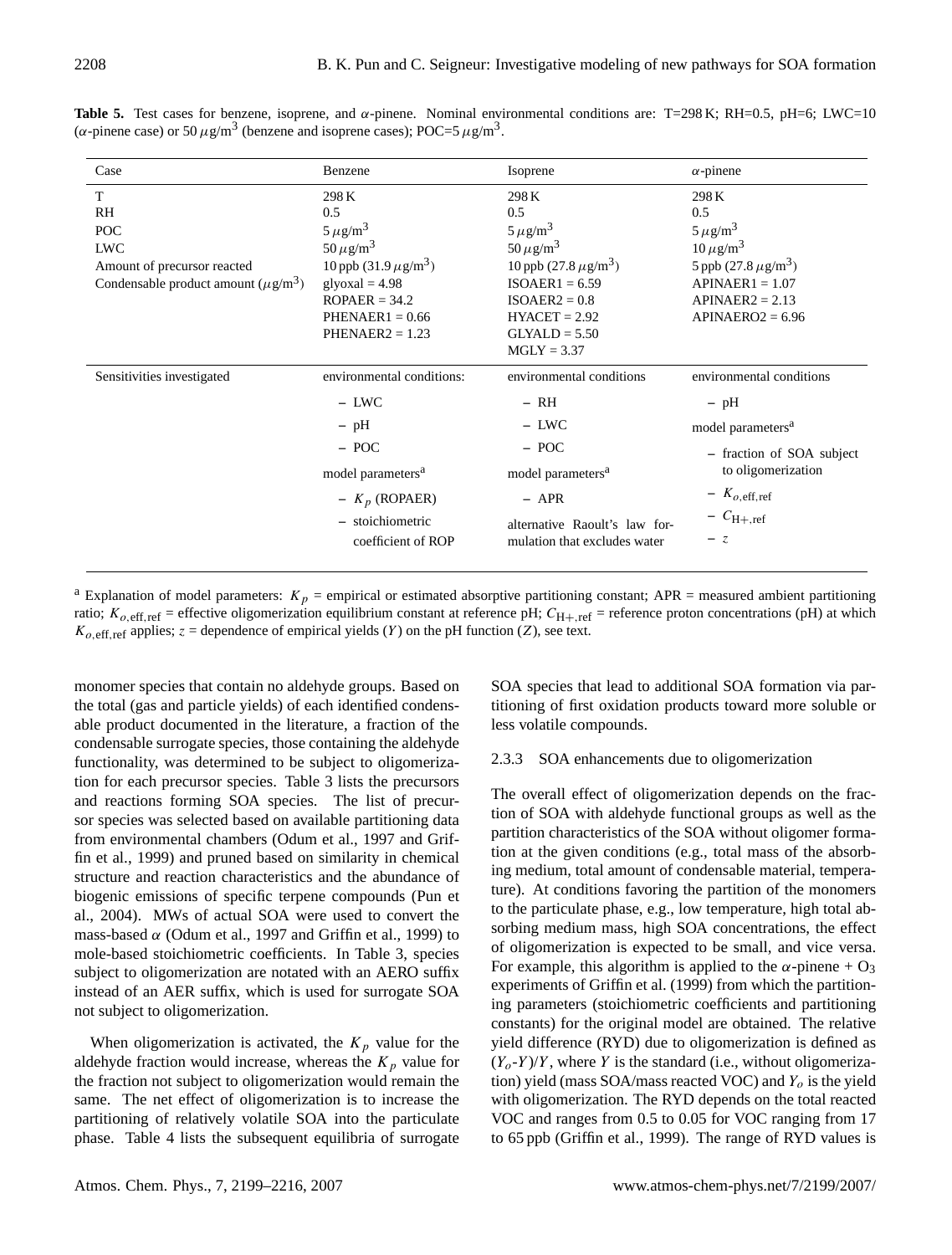in good agreement with Gao et al. (2004). Gao et al. (2004) reported RYD to range from 0.4 to 0.05 for SOA yields on seed particles with or without the addition of sulfuric acid. The decreasing RYD trend with increasing precursor concentrations is properly reproduced. Gao et al. (2004) performed two experiments using ammonium sulfate seed, one of which is comparable in concentration with two experiments in Griffin et al. (1999), which also used ammonium sulfate seed. For those experiments, the model predicts an RYD of 5–6%, which is in good agreement with the observed RYD (5%) from Gao et al.

Except under conditions that are less favorable to the partition into the particulate phase (e.g., due to low pre-existing organic absorbing medium mass), the effect of oligomerization is relatively small for monomer products that have low vapor pressure (e.g., humulene and  $\alpha$ -pinene + O<sub>3</sub> products) because the monomers already reside in the particulate phase. Oligomerization has little effect on the formation of SOA from  $\beta$ -pinene, because only a small fraction of  $\beta$ pinene products contains aldehyde groups based on available product information. Oligomerization enhances SOA formation from precursors (e.g.,  $\alpha$ -pinene + OH; terpineol, terpinene) with large fractions of products subject to oligomerization, especially for relatively volatile monomers. SOA yields are also enhanced for aromatics because of oligomerization of glyoxal.

#### **3 Sensitivity tests**

The sensitivity tests are designed to understand the effects of changes in environmental variables on SOA formation as well as to elucidate the effects of uncertainties in model formulation and parameters on the model predictions. Test cases focus on the new precursors and processes (see Table 5), although conclusions regarding environmental conditions can be generalized to other condensing species with similar characteristics. We consider three SOA precursors in these sensitivity tests: benzene, isoprene and  $\alpha$ -pinene.

## 3.1 Benzene

According to our model, four products of benzene oxidation are available for partitioning. Their total concentrations are listed in Table 5 for the reaction of 10 ppb of benzene. The sensitivity to environmental conditions is tested first; we investigate the yields of particulate-phase organic compounds as a function of LWC, pH, and primary organic compound (POC) concentration. Second, we investigate the sensitivity of SOA yields to some model parameters.

Figure 1 shows the yield of SOA as a function of LWC, pH, and POC. The top panel of Fig. 1 shows that the SOA yield is very sensitive to the LWC, with a very low yield of 2.5% when particles are quite dry to 43% when the LWC is  $100 \,\mu\text{g/m}^3$  at pH of 4. (Typical LWC of the ambient parti-



**Fig. 1.** Benzene SOA yield  $(Y)$  as a function of liquid water content (LWC) at pH=4 and 6 and POC=5  $\mu$ g/m<sup>3</sup> (top), as a function of pH at LWC=50  $\mu$ g/m<sup>3</sup> and POC=5  $\mu$ g/m<sup>3</sup> (middle), and as a function of POC at LWC=1 and  $10 \mu g/m^3$ , pH=6 (bottom).

cles ranges from  $\sim$ 0 to 400 µg/m<sup>3</sup>; typical pH ranges from −1 to 6 (Jacobson, 1999; Zhang et al., 1999; Finlayson-Pitts and Pitts, 2000)). The enhancement of SOA yield is due to several effects. First, when LWC increases, the absorbing mass (M) increases for species partitioning by Raoult's law and the solvent mass increases for compounds partitioning according to Henry's law. For the Raoult's law species, since  $C_i/C_{g,i}=K_p\cdot M$ , more of the available condensable compound mass enters the particulate phase. For species partitioning according to Henry's law, the dependence is also straightforward, since  $C_i/C_{g,i} = H \cdot LWC$ . Second, because the reference  $K_p$  values from Odum et al. (1997) and Griffin et al. (1999) were measured at dry conditions, they were corrected for the average MW for wet conditions based on Pankow (1994). Water lowers the MW of an organic mixture, thereby increasing the  $K_p$  values. Third, oligomerization can take place in an aqueous medium, further increasing the  $K_p$ values based on Eq. (9).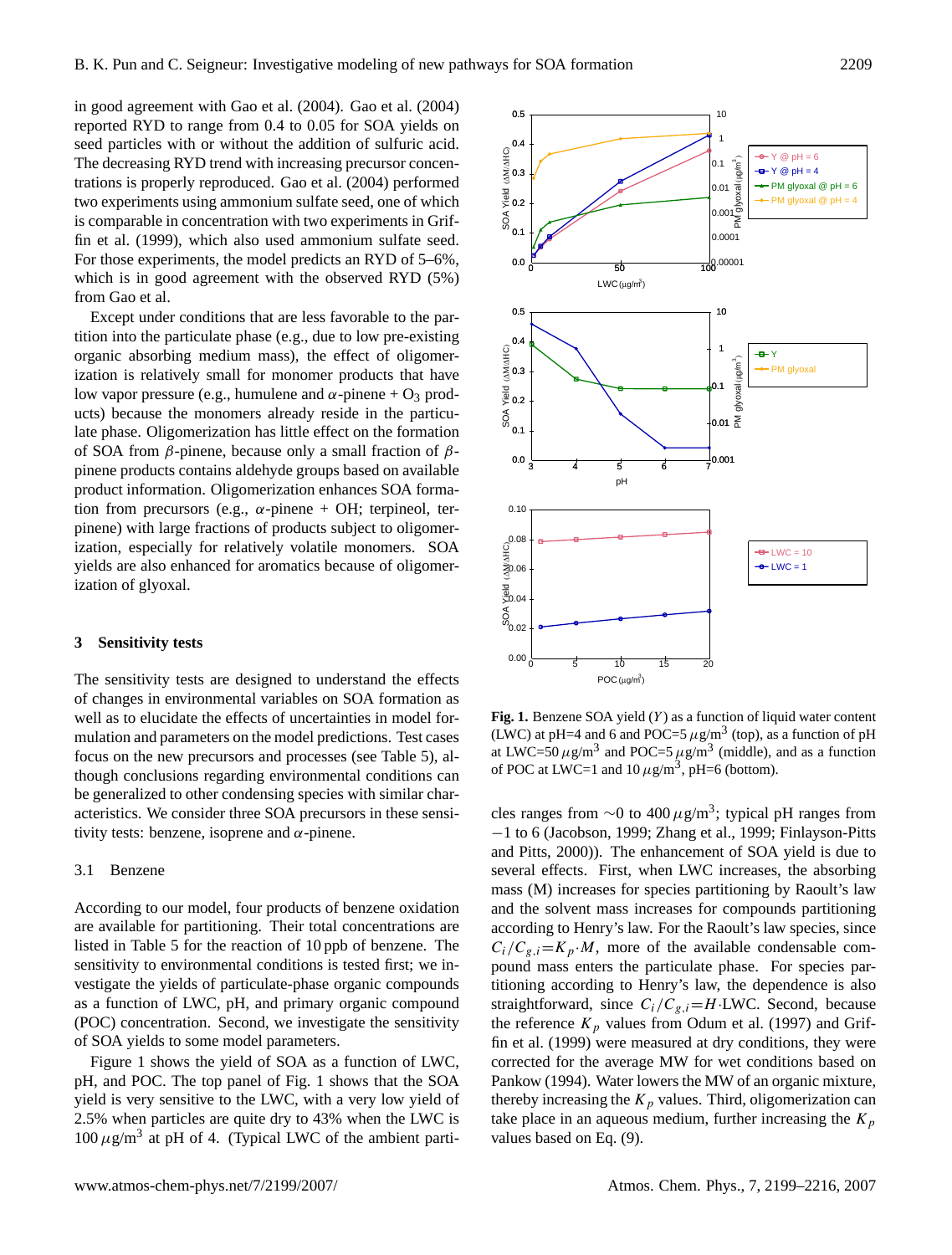

**Fig. 2.** Benzene SOA yield (Y) as a function of  $K_p$  of the benzene ring opening product (top) and as a function of the stoichiometric coefficient of the benzene ring opening product (bottom) at LWC=50  $\mu$ g/m<sup>3</sup> and pH=6.

A comparison of the results from pH=4 and pH=6 illustrates several effects of water on the partitioning properties of SOA. At pH=6, oligomerization of glyoxal is assumed to be at a minimum value of 10%, as discussed above. The SOA yield at low LWC is similar at pH=6 (2.4%) and pH=4 (2.5%) because there is not sufficient monomer mass in the particulate phase available for oligomerization. At 100  $\mu$ g/m<sup>3</sup> LWC, the enhancement of SOA production is smaller at pH=6, 38%, compared to 43% at pH 4. The case with pH=6 represents the effects of water on the partition of monomers. At LWC=1  $\mu$ g/m<sup>3</sup>, the composition of benzene SOA is 27% AROPA, 62% APHENA1, and 11% APHENA2. The partitioning at low LWC can be explained in terms of the partitioning coefficients and the total concentrations of the species, with PHENAER1 having the highest  $K_p$  and the largest ratio of  $C_i/C_g$ , followed by PHENAER2 and ROPAER. With an aerosol containing  $0.76 \,\mu\text{g/m}^3$  SOA,  $5 \mu$ g/m<sup>3</sup> POC, and  $1 \mu$ g/m<sup>3</sup> LWC, the average MW was 84. Therefore, the  $K_p$  values (which are 0.16, 0.0057 and  $0.0013 \text{ m}^3/\mu\text{g}$  for pure organic aerosols) are 0.37, 0.01, and  $0.0009 \,\mathrm{m}^3/\mu$ g, respectively, for PHENAER1, PHENAER2, and ROPAER after correcting for MW of the absorbing medium. Despite the low  $K_p$  value of ROPAER, AROPA accounts for a larger percentage of the SOA than APHENA2 due to its total (gas + particulate) concentration, which is higher by a factor of 30 (see Table 5).

In comparison, when LWC=100  $\mu$ g/m<sup>3</sup> (and pH=6) the composition of the benzene SOA is 86% AROPA, 5% APHENA1, and 9% APHENA2. At high LWC, a large percentage of the available condensables enters the particulate phase for all three partitioning compounds; therefore, the relative abundance is related to the total amount available for partitioning. With a particle that is mostly water, the average MW is 21.3. Therefore,  $K_p$  values corrected for MW are much larger than in the LWC=1  $\mu$ g/m<sup>3</sup> case  $(1.6, 0.04, \text{ and } 0.004 \,\text{m}^3/\mu\text{g}$ , respectively, for PHENAER1, PHENAER2, and ROPAER). The mass of the particulate phase is  $117 \mu g/m^3$  (including an SOA concentration of  $12 \,\mu g/m^3$ ).

The partitioning of glyoxal is not significant when  $pH=6$ , even though the partitioning of glyoxal increased by 2 orders of magnitude (to  $0.004 \mu g/m^3$ , or 0.1% of the total available glyoxal) when LWC increases from 1 to  $100 \mu g/m^3$ . This is because the Henry's law constant is  $3.6 \times 10^5$  M/atm, which converts to  $9 \times 10^{-6}$  m<sup>3</sup>/ $\mu$ g. Even at 100  $\mu$ g/m<sup>3</sup>LWC, particle concentrations are low because  $C_i/C_{i,g} = 9 \times 10^{-4}$ . However, at pH=4, the partition is enhanced due to the formation of high MW products from glyoxal. As shown in the middle panel of Fig. 1, at a constant LWC content of 50  $\mu$ g/m<sup>3</sup>, SOA yields increase from 0.24 to 0.39 with decreasing pH, because particulate phase glyoxal increases from  $0.002 \mu g/m<sup>3</sup>$ at pH=6 or above (no oligomerization) to 4.8  $\mu$ g/m<sup>3</sup> at pH=3. The sensitivity of the SOA predictions to the formulation of the oligomerization module is discussed further under the  $\alpha$ pinene case.

Because of the overwhelming proportion of water, changing the POC concentration has a limited effect on the partition of SOA. The bottom panel of Fig. 1 shows cases with relatively low amount of LWC (1 and  $10 \mu g/m^3$ ). Varying POC from 1 to  $20 \mu g/m^3$  increases the SOA yield in both cases. The effect is much more pronounced when LWC=1  $\mu$ g/m<sup>3</sup>. The SOA yield changes from 0.021 to 0.032 due to increased partitioning of PHENAER1, PHENAER2 and ROPAER. When  $LWC=10 \mu g/m^3$ , increasing POC mass from 1 to 20  $\mu$ g/m<sup>3</sup> leads to a corresponding change in SOA yield from 0.079 to 0.085. At lower LWC, POC constitutes a larger fraction of the absorbing medium and increasing POC increases the total mass available by a greater percentage than when water constitutes more of the absorbing medium.

Due to incomplete information regarding the reaction of benzene, a parameterization is used to model SOA formation processes. We investigate now the effect on SOA yields of the parametric uncertainties of the partitioning constant  $K_p$ of ROPAER and of the stoichiometric coefficient for ROP. Uncertainties in  $K_p$  were determined based on the range of  $K_p$  values (0.0008–0.0022 m<sup>3</sup>/ $\mu$ g) deduced from different smog chamber experiments reported by Martin-Reviejo and Wirtz (2005). In a previous version of SAPRC (Carter, 1990), the stoichiometric coefficient was 0.49 instead of 1.44. Therefore, for the stoichiometric coefficient, we used this change as an uncertainty range for the lower-bound estimate and tested a full range of values from 0.49 to 2.39 centering around 1.44. The results are shown in Fig. 2.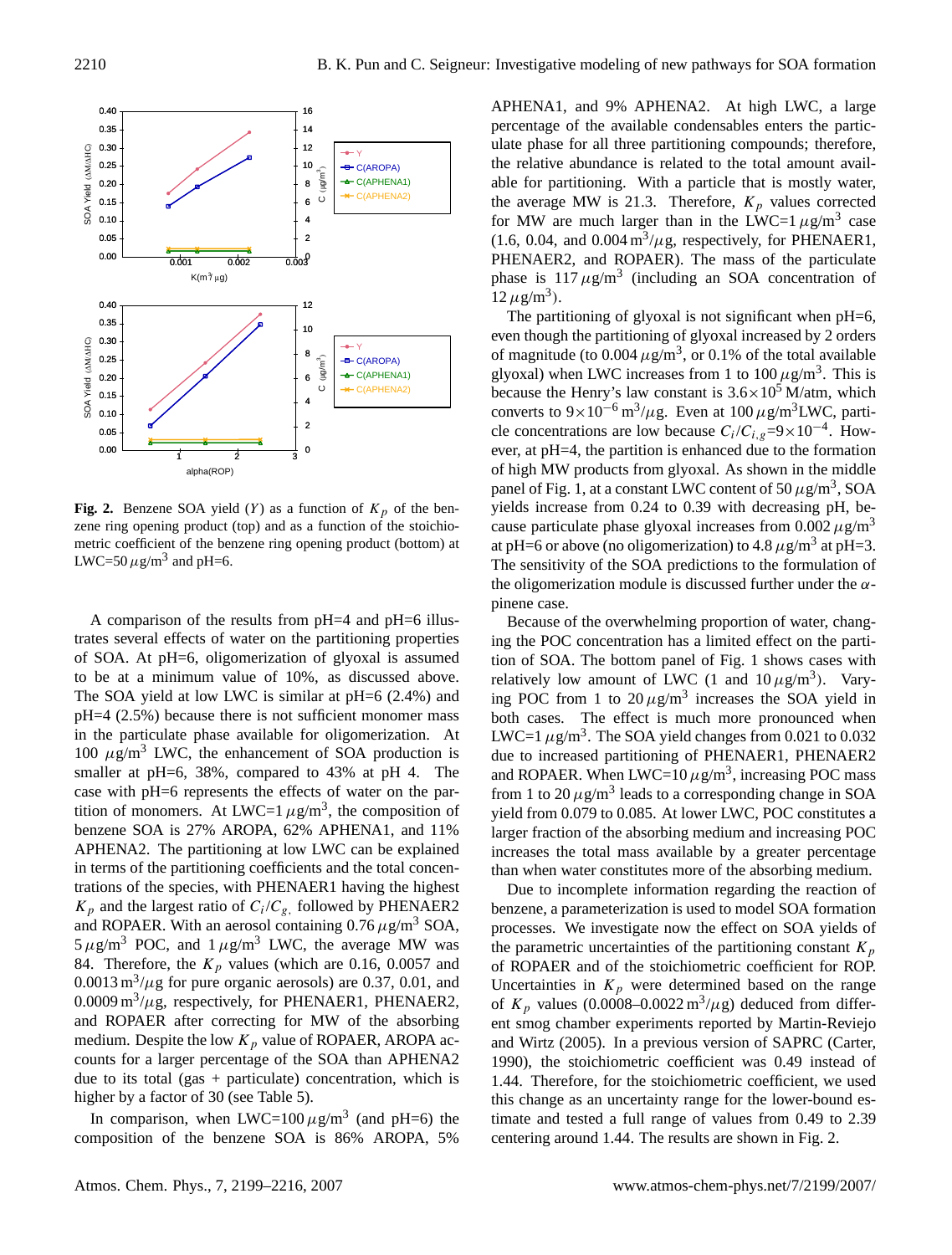The top panel shows that at moderate LWC of  $50 \,\mu g/m^3$ , the total aerosol yield increases linearly with  $K_p$ , because the particle-phase concentration of ARPOA increases linearly with  $K_p$ . The partitioning of AROPA is linear with  $K_p$  in this  $K_p$  range because there is sufficient material in the gas phase. If the  $K_p$  values were high, further increasing the  $K_p$  value would result in an asymptotic increase of the AROPA yield, limited by the total mass available. Uncertainties in the  $K_p$  value may cause the overall yield value to be uncertain by 40%. The absolute uncertainty depends on the mass of SOA formed. In the  $50 \mu g/m^3$  LWC case, SOA changes by  $2.2 \mu g/m^3$  (out of  $7.7 \mu g/m^3$ ); the same uncertainty in  $K_p$  changes SOA by only  $1 \mu g/m^3$  (out of  $2.6 \,\mu\text{g/m}^3$ ) when LWC=10  $\mu\text{g/m}^3$  (not shown). Most of the mass change corresponds to a change in the AROPA mass, although small changes in APHENA1 and APHENA2 occur. Changes in APHENA1 and APHENA2 would be more pronounced if AROPA constituted a larger fraction of the absorbing medium.

The bottom panel of Fig. 2 shows the effects of changes in the stoichiometric coefficient of ROP, which affects the total condensable mass available for SOA formation. The relatively large uncertainty range (factor of about five) causes the SOA yield to cover a total range of about a factor of three (base case yield is 0.24), corresponding to about  $4.2 \,\mu$ g/m<sup>3</sup> SOA for a stoichiometric coefficient of 2.39.

#### 3.2 Isoprene

The test cases for isoprene investigate parametric uncertainties in the APR of HYACET, GLYALD, and MGLY and the formulation of the absorption module based on experimental chamber data.

The data of Matsunaga et al. (2005) that relate APR and RH show significant scatter. Therefore, we define a range of uncertainty for the APR of each species and for each RH range  $(<60\%; >60\%)$  using the 10th and 90th percentile of the raw APR data (Matsunaga, private communication, 2006). At RH above 60%, the ranges of APR are 0.13 to 0.58, 0.11 to 0.60, and 0.17 to 0.56, respectively, for HY-ACET, GLYALD, and MGLY. At RH below 60%, the ranges of APR are 0.12 to 0.36, 0.06 to 0.23, and 0.06 to 0.37, respectively, for HYACET, GLYALD, and MGLY. Results of the partition simulations using the lower and upper limit of those ranges are shown in Fig. 3. Total aerosol formed can increase from the base case by approximately 80% when higher APR values are used in two different RH regimes. Therefore, parametric uncertainties in APR values can cause the aerosol yield to be uncertain, with ranges of 0.03–0.13 (nominal 0.07) at low RH and 0.06–0.25 (nominal 0.14) at RH above 60%.

The smog chamber experiments from which the partition parameters were deduced were conducted at low RH; therefore, the LWC content of the laboratory aerosols was low (Kroll et al., 2006). However, many of the identified prod-



**Fig. 3.** Mass and yield of isoprene SOA as a function of relative humidity (RH); RH=0.4 or 0.7 and aerosol partition ratio (APR) base case values and lower and upper end values derived from experimental data.

ucts, including polyols and peroxides (Claeys et al., 2004a, b; Edney et al., 2005; Surratt et al., 2006) are very water soluble; thus the role of water as part of the absorbing medium is inferred. In the formulation of the isoprene module based on environmental chamber data, SOA is assumed to partition into an organic phase that contains water. Doubling LWC from 50 to  $100 \mu g/m^3$  increased SOA yield from 0.17 to 0.21 (Fig. 4). We attempted to investigate model formulation uncertainties by comparing with an alternative Raoult's law module in which water does not interact with organics (external mixture of organic liquid and aqueous phases). The results are shown in Fig. 4. When water is excluded from the organic absorbing medium, SOA yields drop significantly from 4.8 to 0.7  $\mu$ g/m<sup>3</sup>, indicating (as suggested in the benzene test case) the sensitivity of the Raoult's law module to the mass and average MW of the absorbing medium. Even when a larger primary organic compound concentration value is used, only limited enhancement in SOA partitioning was found. Therefore, the role of water within a partitioning system can have significant effects on the aerosol yields in the ambient atmosphere.

Formulating SOA modules based on ambient vs. smog chamber data results in different predictions and sensitivities. Although the uncertainty investigation is not exhaustive, both models show overlap in the range of SOA predictions. Using nominal parameters, the absorption formulation based on Henze and Seinfeld (2006) results in higher SOA yield, but the yield is highly sensitive to the LWC.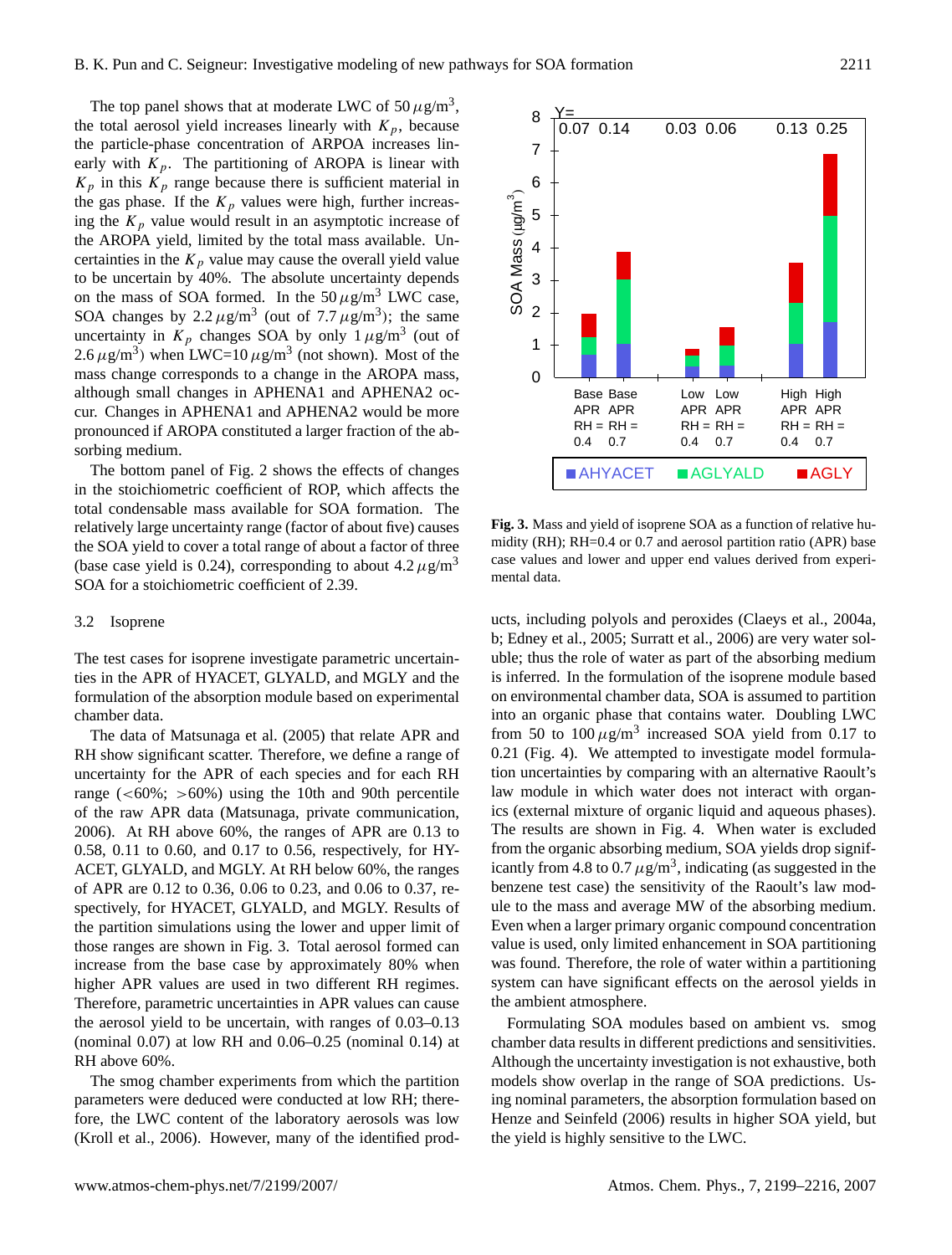

**Fig. 4.** Mass and yield of isoprene SOA under two scenarios where water is included or excluded as part of the absorbing medium; parameters that affect the partition of ISPRAER (LWC and POC) are varied. High LWC and high POC conditions refer to a doubling of LWC and POC concentrations, respectively, from the base case values.

The ambient formulation can predict similar or higher SOA than the absorption model if alternative APR values are used that are within the range of observed variability. Although Matsunaga et al. (2005) observed the APR to vary with RH, it is possible that other factors contribute to the variability. The variability of parameters derived from environmental chambers cannot be fully investigated due to a more limited number of experiments.

## 3.3 α-pinene

The partition of  $\alpha$ -pinene products (see total concentrations in Table 5) is shown in Fig. 5 as a function of pH. The amount of SOA formed is insensitive to pH when pH is above 6 because we use this pH value as our reference below which oligomerization is activated. The oligomerization correction term to the partitioning constant increases with decreasing pH, resulting in more of the product subject to oligomerization (APINAERO2) entering the particulate phase. As shown in Fig. 5, the effects of oligomerization are most pronounced at a specific pH range between 5 and 6 for this case study. At pH below 4, virtually all available APINAERO2 mass resides in the particulate phase and reducing pH further results in no further increase in the SOA mass and yield. Around pH=6, when oligomerization is activated, the mass of oligomers

increases by  $6 \mu g/m^3$ , while the total SOA mass increases only by  $2.5 \mu g/m^3$ . This is because some of the material  $(3.9 \,\mu\text{g/m}^3)$  undergoing oligomerization is present in the particle as monomers at higher pH. At pH=5, APINAERO2 is already mostly present in the particulate phase as oligomers; with the effective partitioning constant increasing nine times over the monomer value.

The fraction of each SOA that is considered to be subject to oligomerization involved assuming that aldehyde is the key functional group involved. This assumption is tested by increasing that fraction to include all carbonyl species (frac $tion = 1$ , thereby increasing the amount of oligomerizable compounds. The results are represented using open symbols in Fig. 5. At high pH, when only monomers are involved in the partitioning process, the fraction of oligomerizable material is irrelevant. Increasing the oligomerizable fraction increases the potential amount of SOA and potential yield of SOA at low pH. By increasing the fraction of oligomerizable material from 0.77 to 1.0 for APINAERO2, the mass concentration of AAPINA2 increases from 8.1 to 9.1  $\mu$ g/m<sup>3</sup> (100%) of the condensable material) at pH=3. The overall SOA yield increases accordingly from 0.33 to 0.37.

Parameters used in the formulation of the SOA module are tested to understand where key uncertainties lie. Parameters are changed in the direction that leads to less oligomerization. We tested the sensitivity to  $K_{o, \text{eff,ref}}, z$ , and the reference pH. For  $K_{o, \text{eff,ref}}$  and z, the only differences these parameters make in the partitioning of the oligomer species are simulated when the effect of oligomerization is largest (pH=5–6). At pH=5, lowering  $K_{o,eff,ref}$  from 0.1 to 0.05 lowers the enhancement factor applied to  $K_p$  due to oligomerization from about 9 to about 5. However, the effect on the formation of SOA is small because the equilibrium is strongly displaced toward oligomers as the pH decreases by only one unit. Similarly, lowering z from 1.91 to 1.5 would result in an enhancement factor of 4 to the monomer value of  $K_p$ . The maximum effect on oligomer concentrations is only a decrease of  $0.6 \,\mu\text{g/m}^3$  (see Fig. 6).

A more important parameter seems to be the proton concentration needed to catalyze oligomerization reactions. If we assume that a lower pH (5 instead of 6) is needed before oligomerization can take place, the yield curve for oligomers is essentially shifted down one pH unit. Therefore, the reference pH value below which oligomerization becomes significant appears to be a critical parameter for an SOA model.

For this test case, once oligomerization is activated, SOA yields are not very sensitive to the parameters used in the oligomerization formulation. There is a small range of pH where the aerosol yield is sensitive to parameters used in oligomerization; at lower pH, nearly 100% of the mass enters the particulate phase. For more volatile species, the uncertainty in the formulation may be more important.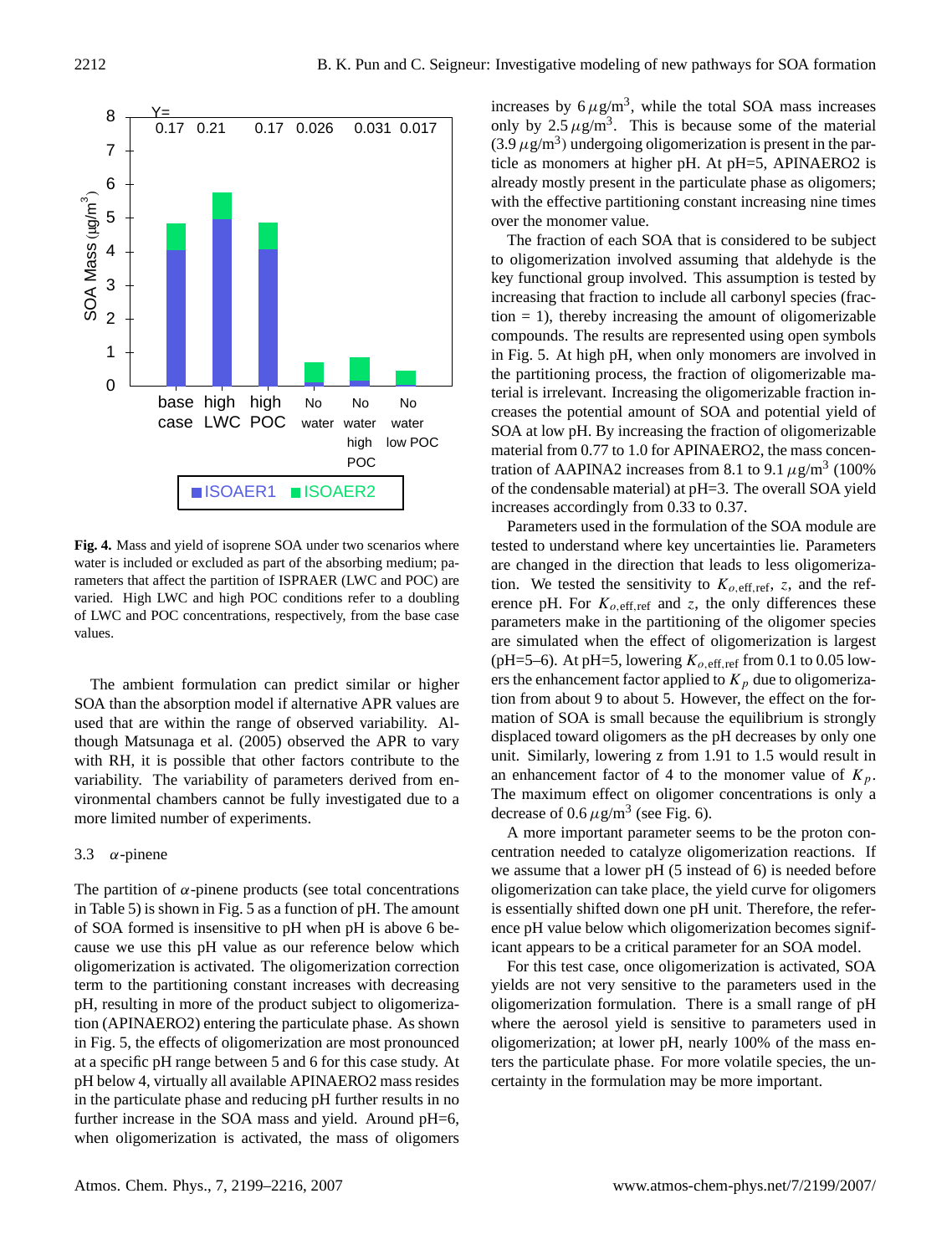

**Fig. 5.** Yield and concentrations of total SOA and oligomers under the base case (solid symbols) and in the sensitivity case where all AP-INAER2 products are assumed to undergo oligomerization ("sensitivity: fraction" denotes cases where the fraction of condensable carbonyl products that is subject to oligomerization  $= 1$ ; open symbols).

### **4 Conclusions and recommendations**

The partitioning of many organic compounds is extremely sensitive to LWC because water is an abundant absorbing medium in the ambient atmosphere. Water also facilitates the partition because it has a lower MW than most partitioning compounds, effectively diluting the particle phase concentrations on a molar basis. Known oligomerization reactions take place in an organic phase that contains water and protons. However, the sensitivity to water may be overestimated if not all liquid water present in aerosols is available to interact with organic compounds. Our sensitivity study with the isoprene products shows that models including and excluding water from the partition calculation of organic species can give very different results. Furthermore, other physical processes can also affect the interaction between water and organic compounds, including phase separation (Erdakos and Pankow, 2004) or the formation of micelles (Tabazadeh, 2005) or inverted micelles (Cai and Griffin, 2003). Physical (phase) and chemical (activity coefficients) interactions between water and organics need to be further investigated to support accurate modeling, especially if multiple liquid phases are present in the ambient atmosphere. Laboratory experiments conducted at higher RH will help elucidate the role of water in partitioning. For example, SOA yield of 8–25% were reported based on dry chamber experiments (Martin-Reviejo and Wirtz, 2005). However, when water is considered as part of the organic-containing aerosol, SOA yield in the modeled atmosphere can be significantly larger. Such behavior remains to be verified. At present, measurement methods employed in the routine monitoring networks exclude the majority of the particulate water due to sample heating, further limiting the ability to analyze aqueous-organic interactions.

Due to incomplete information, uncertainties in SOA yields due to the formulation of the model and the selection



**Fig. 6.** Concentrations of oligomers as a function of pH in sensitivity cases where parameters in the calculation of the effective partition constant due to oligomerization is changed.  $(K<sub>o</sub>$  denotes the case where  $K_{o, \text{eff}}$ , is reduced; Z denotes the case where z is reduced and  $H^+$  denotes the case where the pH value required to activate oligomerization is reduced.)

of model parameters can be significant. The uncertainties in the predicted yield due to parameterization can be as much as those due to variabilities in the most influential ambient conditions. Therefore, further experimental work is needed to characterize the gas-phase and particulate-phase products of potentially significant SOA precursors such as benzene and isoprene. Such molecular identification is available for isoprene SOA in environmental chambers (Surratt et al., 2006). However, there seems to be a discrepancy between the multitude of complex SOA species found in environmental chambers and several small molecules found in abundance in ambient measurements (Matsunaga et al., 2005). The importance of laboratory-identified SOA species in the ambient atmosphere remains to be quantified. The dependence of SOA formation on co-pollutants, such as  $NO<sub>x</sub>$  and  $SO<sub>2</sub>$ , should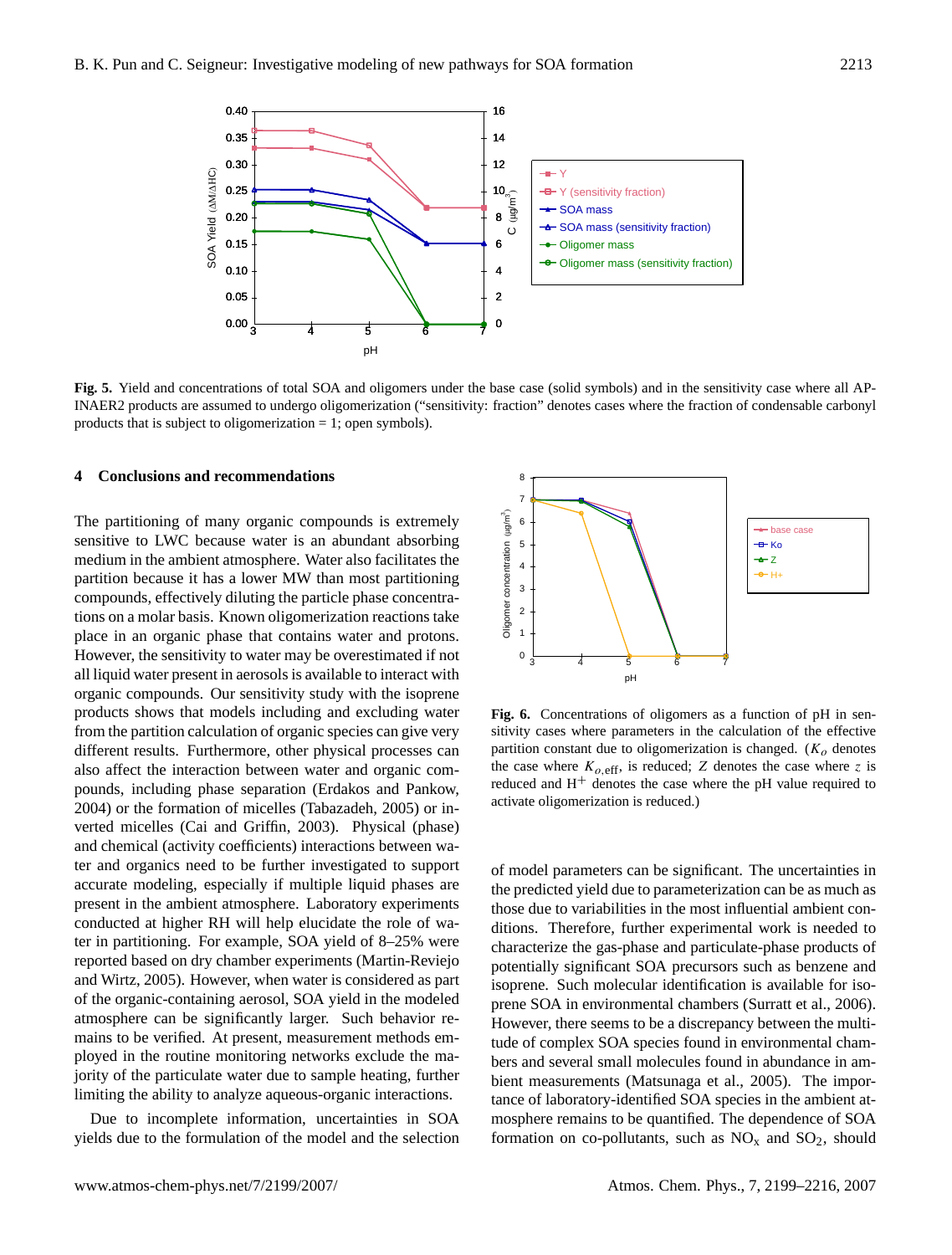also be accounted for to the extent possible. Quantitative yield information will be quite necessary for the development of models that can be used with more confidence.

Processes that can enhance the partition of aerosols by decreasing the volatility of end products need to be investigated further. Our sensitivity study shows that the effects of oligomerization can increase SOA formation by orders of magnitude at low pH. However, many parameters are uncertain, and laboratory studies tend to be conducted under conditions that favor these processes. More experiments that use conditions relevant to the ambient atmosphere would provide valuable data to evaluate the importance of such processes. When such data become available, further theoretical development can be accomplished to support the development of more robust models.

*Acknowledgements.* The Coordinating Research Council provided funding for this work under Project A-59. The authors wish to thank the Coordinating Research Council (CRC) Atmospheric Impacts Committee for its support and constructive comments. Special thanks are due to M. Jang (University of North Carolina), S. Matsunaga (National Center for Atmospheric Research) and J. Kroll (California Institute of Technology; now at Aerodyne Research, Inc.) for detailed discussions of their work.

Edited by: R. Cohen

#### **References**

- Aumont, B., Madronich, S., Bey, I., and Tyndall, G. S.: Contribution of Secondary VOC to the Composition of Aqueous Atmospheric Particles: A Modeling Approach, Atmos. Chem., 35, 59–75, 2000.
- Barsanti, K. C. and Pankow, J. F.: Thermodynamics of the formation of atmospheric organic particulate matter by accretion reactions Part 1: aldehydes and ketones, Atmos. Environ., 38, 4371– 4382, 2004.
- Barsanti, K. C. and Pankow, J. F.: Thermodynamics of the formation of atmospheric organic particulate matter by accretion reactions Part 2: dialdehydes, methylglyoxal and diketones, Atmos. Environ., 39, 6597–6607, 2005.
- Cai, X. and Griffin, R. J.: Modeling the formation of secondary organic aerosol in coastal areas: role of the sea-salt aerosol organic layer, J. Geophys. Res., 108(D15), 4440, doi:10.1029/2002JD 003053, 2003.
- Carter, W. P. L.: A detailed mechanism for the gas-phase atmospheric reactions of organic compounds, Atmos. Environ., 24A, 481–518, 1990.
- Carter, W. P. L. and Atkinson, R.: Development and evaluation of a detailed mechanism for the atmospheric reactions of isoprene and NOx, Int. J. Chem. Kinet., 28, 497–530, 1996.
- Claeys, M., Graham, B., Vas, G., Wang, W., Vermeylen, R., et al: Formation of secondary organic aerosols through photooxidation of isoprene, Science, 303, 1173–1176, 2004a.
- Claeys, M., Wang, W., Ion, A. C., Kourtchev, I., Gelencsér, A., and Maenhaut, W.: Formation of secondary organic aerosols from isoprene and its gas-phase oxidation products through reac-

tion with hydrogen peroxide, Atmos. Environ., 38, 4093–4098, 2004b.

- Czoschke, N. M., Jang, M., and Kamens, R. M.: Effect of acidic seed on biogenic secondary organic aerosol growth, Atmos. Environ., 37, 4287–4299, 2003.
- Docherty, K. S., Wu, W., Lim, Y. B., and Ziemann, P. J.: Contributions of organic peroxides to secondary aerosol formed from reactions of monoterpenes with  $O_3$ , Environ. Sci. Technol., 39, 4049–4059, 2005.
- Dommen, J., Metzger, A., Duplissy, J., Kalberer, M., Alfarrra, M. R., et al.: Laboratory observation of oligomers in the aerosol from isoprene/ $NO<sub>x</sub>$  photooxidation, Geophys. Res. Lett., 33, L13805, doi:10.1029/2006GL026523, 2006.
- Edney, E. O., Kleindienst, T. E., Jaoui, M., Lewandowski, M., Offenbery, J. H., Wang, W., and Claeys, M.: Formation of 2-methyl tetrols and 2-methylglyceric acid in a secondary organic aerosol from laboratory irradiated isoprene/ $NO<sub>x</sub>/SO<sub>2</sub>/air$  mixtures and their detection in ambient PM2.5 samples collected in the eastern United States, Atmos. Environ., 39, 5281–5289, 2005.
- Erdakos, G. B. and Pankow, J. F.: Gas/particle partitioning of neutral andionizing compounds to single- and multi-phase aerosol particles. 2. Phase separation in liquid particulate matter containing both polar and low-polarity organic compounds, Atmos. Environ., 38, 1005–1013, 2004.
- Ervens, B., Feingold, G., Frost, G. J., and Kreidenweis, S. M.: A modeling study of aqueous production of dicarboxylic acid: chemical pathways and speciated organic mass production, J. Geophys. Res., 105(D15), 205, doi:10.1029/2003JD004387, 2004a.
- Ervens, B., Feingold, G., Clegg, S. L., and Kreidenweis, S. M.: A modeling study of aqueous production of dicarboxylic acid: 2 Implications for cloud microphysics, J. Geophys. Res., 105(D15), 206, doi:10.1029/2004JD004575, 2004b.
- Finlayson-Pitts, B. J. and Pitts Jr., J. N.: Chemistry of the Upper and Lower Atmosphere: Theory, Experiments, and Applications, Academic Press, San Diego, CA, 2000.
- Gao, S., Keywood, M., Ng, N., Surratt, J., Varutbangkul, V., et al.: Low-molecular weight and oligomeric components in secondary organic aerosols from the ozonolysis of cycloalkenes and α-pinene, J. Phys. Chem., 108, 10 147–10 164, 2004.
- Glasius, M., Lahaniati, M., Calogirou, A., Bella, D. D., Kotzias, D., et al.: Carboxylinc acids in secondary aerosols from oxidation of cyclic monoterpenes by ozone, Environ. Sci. Technol., 34, 1001– 1010, 2000.
- Griffin, R. J., Cocker III, D. R., Flagan, R. C., and Seinfeld, J. H.: Organic aerosol formation from the oxidation of biogenic hydrocarbons, J. Geophys. Res., 104, 3555–3567, 1999.
- Griffin, R., Dabdub, D., and Seinfeld, J. H.: Secondary organic aerosol. I. Atmospheric Chemical Mechanism for production of molecular constituents, J. Geophys. Res., 107(D17), 4332, doi:10.1029/2001JD00541, 2002.
- Griffin, R. J., Nguyen, K., Dabdub, D., and Seinfeld, J. H.: A coupled hydrophobic-hydrophilic model for predicting secondary organic aerosol formation, J. Atmos. Chem., 44, 171–190, 2003.
- Hastings, W. P., Koehler, C. A., Bailey, E. L., and De Hann, D. O.: Secondary organic aerosol formation by glyoxal hydration and oligomer formation: humidity effects and equilibrium shifts during analysis, Environ. Sci. Technol., 39, 8728–8735, 2005.
- Henze, D. K. and Seinfeld, J. H.: Global secondary organic aerosol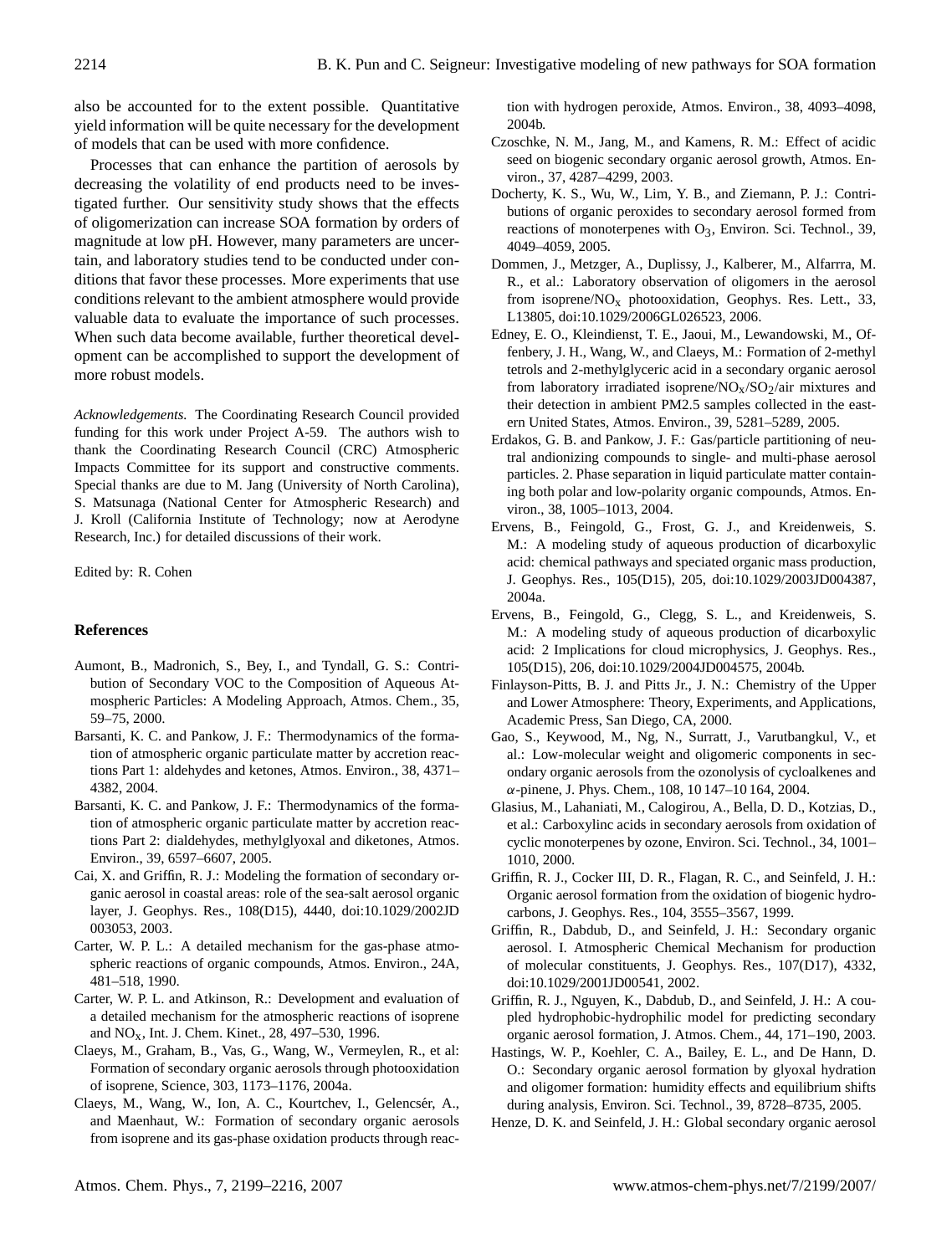from isoprene oxidation, Geophys. Res. Lett., 33, L09812, doi:10.1029/2006GL025976, 2006.

- Iinuma, Y., Böge, O., Gnauk, T., and Herrmann, H.: Aerosol chamber study of  $\alpha$ -pinene/O<sub>3</sub> reaction: influence of particle acidity on aerosol yields and products, Atmos. Environ., 38, 761–773, 2004.
- Jacobson, M. Z.: Development and application of a new air pollution modeling system, Part II: aerosol module structure and design, Atmos. Environ., 31, 131–144, 1997.
- Jacobson, M. Z.: Fundamentals of Atmospheric Modeling, Cambridge University Press, Cambridge, UK, 1999.
- Jang, M. and Kamens, R. M.: Atmospheric secondary aerosol formation by heterogeneous reactions of aldehydes in the presence of a sulfuric acid catalyst, Environ. Sci. Technol., 35, 4758–4766, 2001.
- Jang, M., Czoschke, N. M., Lee, S., and Kamens, R. M.: Heterogeneous atmospheric aerosol production by acid-catalyzed particlephase reactions, Science, 298, 814–817, 2002.
- Jang, M., Lee, S., and Kamens, R. M.: Organic aerosol growth by acid catalyzed heterogeneous reactions of octanal in a flow reactor, Atmos. Environ., 37, 2125–2138, 2003.
- Jang, M., Czoschke, N. M., and Northcross, A. L.: Semiempirical model for organic aerosol growth by acid catalyzed heterogeneous reactions of organic carbonyls, Environ. Sci. Technol., 39, 164–174, 2005.
- Jang, M., Czoschke, N. M., Northcross, A. L., Cao, G., and Shaof, D.: SOA formation from partitioning and heterogeneous reactions: model study in the presence of inorganic species, Environ. Sci. Technol., 40, 3013–3022, 2006.
- Jaoui, M. and Kamens, R. M.: Mass balance of gaseous and particulate products analysis from  $\alpha$ -pinene + NO<sub>x</sub> in the presence of natural sunlight, J. Geophys. Res., 106, 12 541–12 559, 2001.
- Jaoui, M. and Kamens, R .M.: Gas and particulate products distribution from the photoxidation of α-humulene in the presence of  $NO<sub>x</sub>$ , natural atmospheric air and sunlight, J. Atmos. Chem., 46, 29–54, 2003.
- Johnson, D., Jenkin, M. E., Wirtz, K., and Martin-Reviejo, M.: Simulating the formation of secondary organic aerosol from the photooxidation of aromatic hydrocarbons, Environ. Chem., 2, 35– 48, 2005.
- Koehler, C. A., Fillo, J. D., Ries, K. A., Sanchez, J. T., and De-Hann, D. O.: Formation of secondary organic aerosol by reactive condensation of furandiones, aldehydes, and water vapor onto inorganic aerosol seed particles, Environ. Sci. Technol., 38, 5064– 5072, 2004.
- Kroll, J. H., Ng, N. L., Murphy, S. M., Flagan, R. C., and Seinfeld, J. H.: Secondary organic aerosol formation from isoprene photooxidation under high-NOx conditions, Geophys. Res. Lett., 32, L18808, doi:10.1029/2005GL023637, 2005a.
- Kroll, J. H. and Seinfeld, J. H.: Representation of secondary organic aerosol laboratory chamber data for the interpretation of mechanisms of particle growth, Environ. Sci. Technol., 39, 4159–4165, 2005.
- Kroll, J. H., Ng, N. L., Murphy, S. M., Varubangkul, V., Flagan, R. C., and Seinfeld, J. H.: Chamber studies of secondary organic aerosol growth by reactive uptake of simple carbonyl compounds, J. Geophys. Res., 110, D23207, doi:10.1029/2005JD006004, 2005b.
- Kroll, J. H., Ng, N. L., Murphy, S. M., Flagan, R. C., and Sein-

feld, J. H.: Secondary organic aerosol formation from isoprene photooxidation, Environ. Sci. Technol., 40, 1869–1877, 2006.

- Larsen, B. R., Bella, D. D., Glasius, M., Winterhalter, R., Jensen, N. R., Hjorth, J.: Gas-phase OH oxidation of monoterpenes: gaseous and particulate products, J. Atmos. Chem., 38, 231–276, 2001.
- Liggio, J., Li, S. M., and McLaren, R.: Heterogeneous Reactions of glyoxal on particulate matter: identification of acetals and sulfate esters, Environ. Sci. Technol., 39, 1532–1541, 2005.
- Lim, H.-J., Carlton, A. C., and Turpin, B. J.: Isoprene forms secondary organic aerosol through cloud processing: model simulations, Environ. Sci. Technol., 39, 4441–4446, 2005.
- Limbeck, A., Kulmala, M., and Puxbaum, H.: Secondary organic aerosol formation via heterogeneous reaction of gaseous isoprene on acidic particles, Geophys. Res. Lett., 30(19), 1996, doi:10.1029/2003GL017738, 2003.
- Matsunaga, S. N., Wiedinmyer, C., Guenther, A. B., Oriando, J. J., Karl, T., Toohey, D. W., Greenberg, J. P., and Kajii, Y.: Isoprene oxidation products are a significant atmospheric aerosol component, Atmos. Chem. Phys. Discuss., 5, 11 143–11 156, 2005.
- Martin-Reviejo, M. and Wirtz, K.: Is benzene a precursor for secondary organic aerosol?, Environ. Sci. Technol., 39, 1045–1054, 2005.
- Meng, Z. and Seinfeld, J. H.: On the source of the submicron droplet mode of urban and regional aerosols, Aerosol Sci. Technol., 20, 253–265, 1994.
- Morris, R. E., Koo, B., Guenther, A., Yarwood, G., McNally, D., Tesche, T. W., Tonnesen, G., Boylan, J., and Brewer, P.: Model sensitivity evaluation for organic carbon using two multipollutant air quality models that simulate regional haze in the southeastern United States, Atmos. Environ., 40, 4960–4972, 2006.
- Odum, J. R., Jungkamp, T. P. W., Griffin, R. J., Forstner, H. J. L., Flagan, R. C., and Seinfeld, J. H.: Aromatics, reformulated gasoline, and atmospheric organic aerosol formation, Environ. Sci. Technol., 31, 1890–1897, 1997.
- Pankow, J. F.: An absorption model of the gas/aerosol partitioning involved in the formation of secondary organic aerosol, Atmos. Environ., 28, 189–193, 1994.
- Pun, B. K., Griffin, R. J., Seigneur, C., and Seinfeld, J. H.: Secondary organic aerosol: II. comprehensive thermodynamic module for gas/particle partitioning of molecular constituents, J. Geophys. Res., 107(D17), 4333, doi:2001D000542, 2002.
- Pun, B. K., Wu, S.-Y., Seigneur, C., Seinfeld, J. H., Griffin, R. J., and Pandis, S. N.: Uncertainties in modeling secondary organic aerosols: Three-dimensional modeling studies in Nashville/Western Tennessee, Environ. Sci. Technol., 37, 3647– 3661, 2003.
- Pun, B. K., Seigneur, C., and Knipping, E.: Optimizing secondary organic aerosol representation in particulate matter air quality models, Air & Waste Management Association Visibility Specialty Conference – Regional and Global Perspectives on Haze: Causes, Consequences and Controversies, 26–29 October 2004, Asheville, North Carolina, 2004.
- Pun, B. K. and Seigneur, C.: Secondary organic aerosols: A literature review, Project A-59, Coordinating Research Council, Alpharetta, GA, [http://www.crcao.org,](http://www.crcao.org) 2005.
- Pun, B. K., Seigneur, C., Pankow, J., Chang, E., Griffin, R., and Knipping, E.: An upgraded absorptive secondary organic aerosol